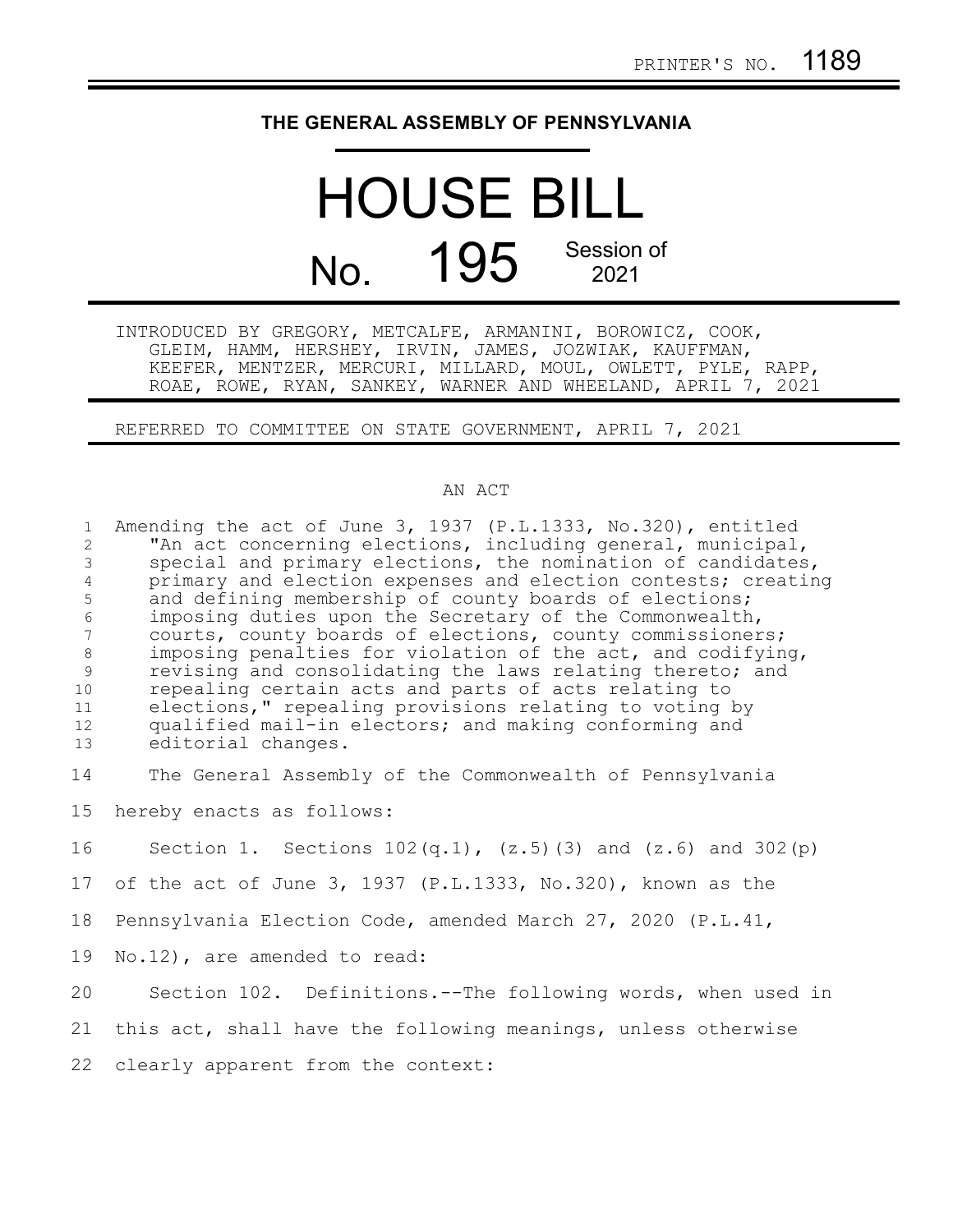\* \* \* 1

(q.1) The word "pre-canvass" shall mean the inspection and opening of all envelopes containing official absentee ballots [or mail-in ballots], the removal of such ballots from the envelopes and the counting, computing and tallying of the votes reflected on the ballots. The term does not include the recording or publishing of the votes reflected on the ballots. \* \* \* 2 3 4 5 6 7 8

(z.5) The words "proof of identification" shall mean: \* \* \* 9 10

(3) For a qualified absentee elector under section 1301 [or a qualified mail-in elector under section 1301-D]: 11 12

(i) in the case of an elector who has been issued a current and valid driver's license, the elector's driver's license number; 13 14 15

(ii) in the case of an elector who has not been issued a current and valid driver's license, the last four digits of the elector's Social Security number; 16 17 18

(iii) in the case of an elector who has a religious objection to being photographed, a copy of a document that satisfies paragraph (1); or 19 20 21

(iv) in the case of an elector who has not been issued a current and valid driver's license or Social Security number, a copy of a document that satisfies paragraph (2). 22 23 24

[(z.6) The words "qualified mail-in elector" shall mean a qualified elector. The term does not include a person 25 26

specifically prohibited from being a qualified absentee elector 27

under section 1301.] 28

Section 302. Powers and Duties of County Boards.--The county boards of elections, within their respective counties, shall 29 30

20210HB0195PN1189 - 2 -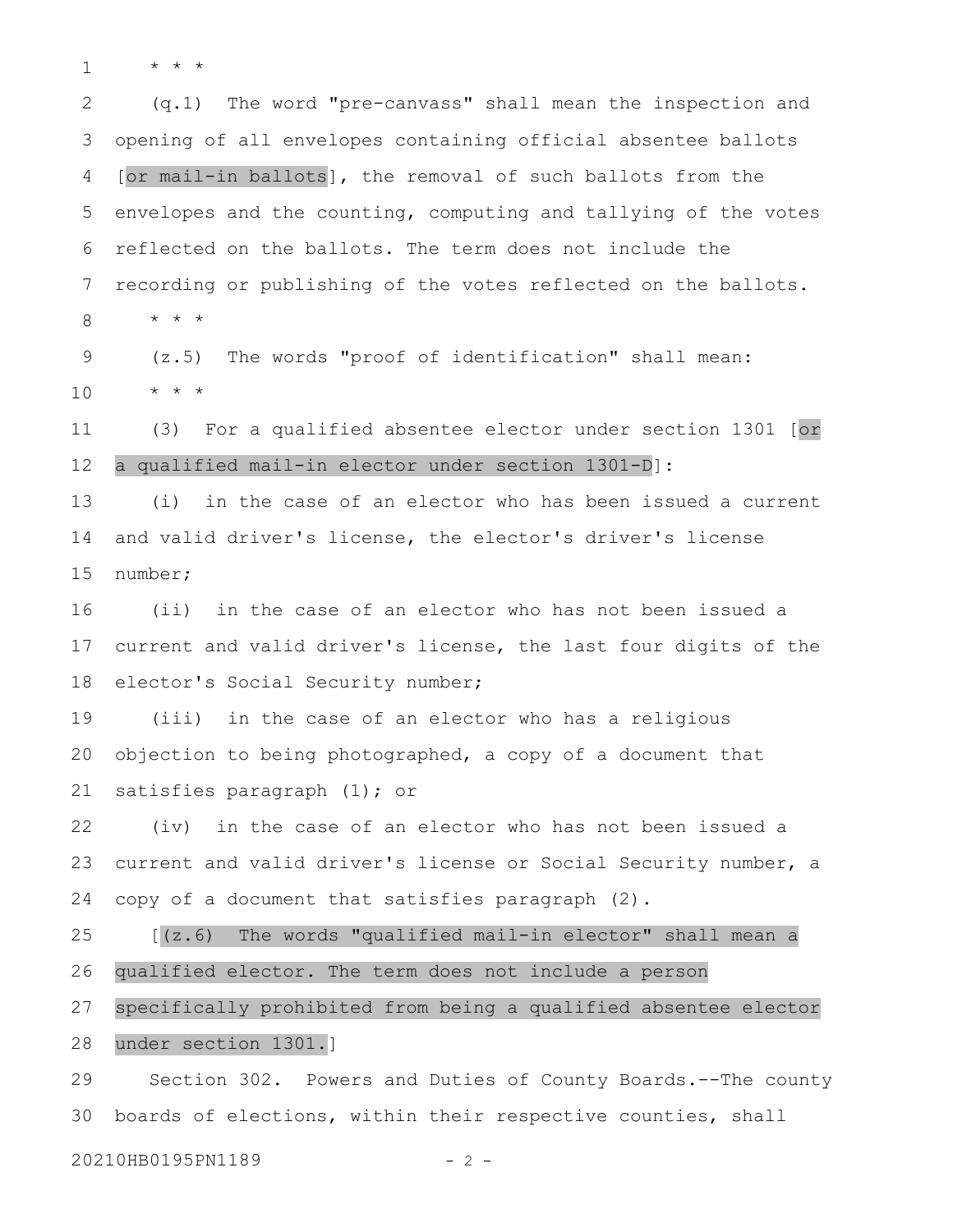exercise, in the manner provided by this act, all powers granted to them by this act, and shall perform all the duties imposed upon them by this act, which shall include the following:  $\star$   $\hspace{0.1cm} \star$   $\hspace{0.1cm} \star$ 1 2 3 4

(p) A county board of elections shall not pay compensation to a judge of elections who wilfully fails to deliver by two o'clock A. M. on the day following the election envelopes; supplies, including all uncast provisional ballots; and returns, including all provisional ballots cast in the election district and statements signed under [sections] section 1306 [and 1302- D]. 5 6 7 8 9 10 11

Section 2. Sections 1007(b) and 1210(a.4)(5)(ii)(F) of the act are amended to read: 12 13

Section 1007. Number of Ballots to Be Printed; Specimen Ballots.--\* \* \* 14 15

(b) The county board of each county shall also, in addition to the number of ballots required to be printed for general distribution, maintain a sufficient supply of such ballots at the office of the county board for the use of absentee electors [or mail-in electors] and for the use of any district, the ballots for which may be lost, destroyed or stolen. They shall also cause to be printed on tinted paper, and without the facsimile endorsements or permanent binding, copies of the form of ballots provided for each polling place at each primary or election therein, which shall be called specimen ballots, and which shall be of the same size and form as the official ballots, and at each election they shall deliver to the election officers, in addition to the official ballots to be used at such election, a suitable supply of specimen ballots for the use of the electors. At each primary, a suitable supply of specimen 16 17 18 19 20 21 22 23 24 25 26 27 28 29 30

20210HB0195PN1189 - 3 -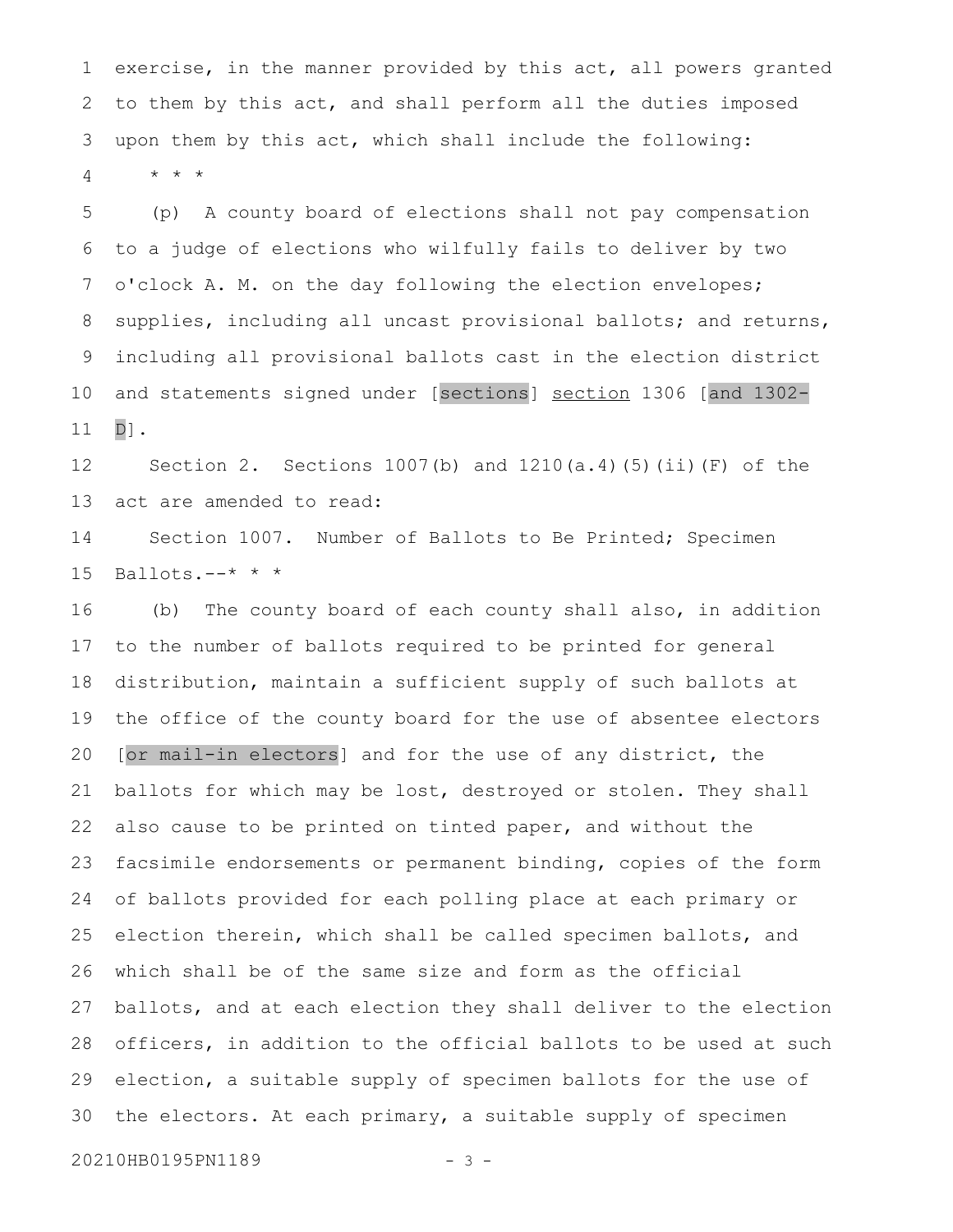ballots of each party shall be furnished. 1

Section 1210. Manner of Applying to Vote; Persons Entitled to Vote; Voter's Certificates; Entries to Be Made in District Register; Numbered Lists of Voters; Challenges.--\* \* \*  $(a.4)$  \* \* \*  $(5)$  \* \* \* (ii) A provisional ballot shall not be counted if: \* \* \* (F) the elector's absentee ballot [or mail-in ballot] is timely received by a county board of elections. \* \* \* Section 3. Section 1302.2(c) of the act, amended March 27, 2020 (P.L.41, No.12), is amended to read: Section 1302.2. Approval of Application for Absentee 2 3 4 5 6 7 8 9 10 11 12 13 14

Ballot.-- 15

\* \* \* 16

(c) The county board of elections, upon receipt of any application of a qualified elector required to be registered under the provisions of preceding section 1301, shall determine the qualifications of such applicant by verifying the proof of identification and comparing the information set forth on such application with the information contained on the applicant's permanent registration card. If the board is satisfied that the applicant is qualified to receive an official absentee ballot, the application shall be marked "approved." Such approval decision shall be final and binding, except that challenges may be made only on the ground that the applicant was not a qualified elector. Such challenges must be made to the county board of elections prior to five o'clock p.m. on the Friday prior to the election[: Provided, however, That a challenge to 17 18 19 20 21 22 23 24 25 26 27 28 29 30

20210HB0195PN1189 - 4 -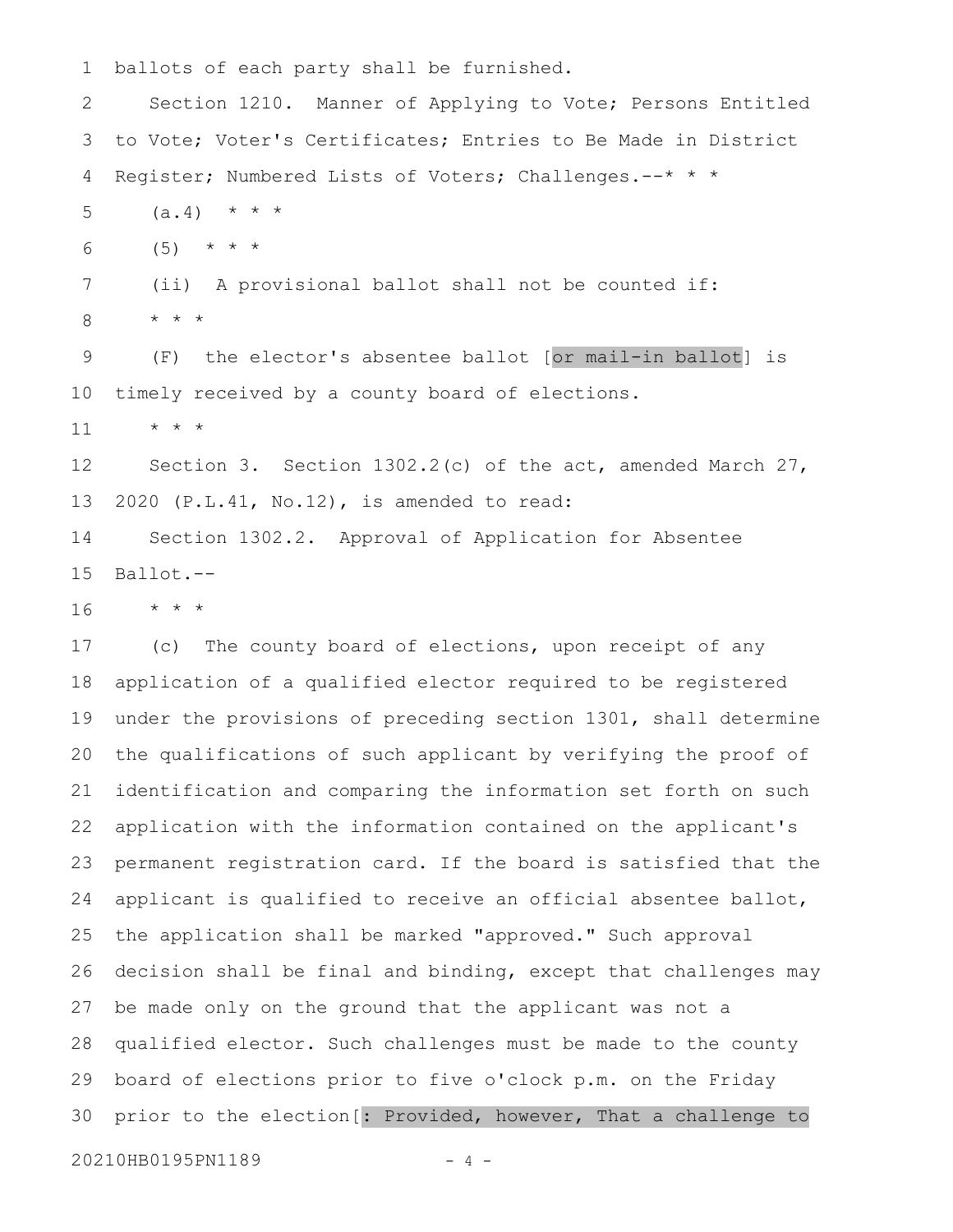an application for an absentee ballot shall not be permitted on the grounds that the elector used an application for an absentee ballot instead of an application for a mail-in ballot or on the grounds that the elector used an application for a mail-in ballot instead of an application for an absentee ballot]. 1 2 3 4 5

\* \* \* 6

Section 4. Sections 1302.3 heading and subsection (c) and 1305(b) of the act are amended to read: 7 8

Section 1302.3. Absentee and [Mail-in Electors] Files and Lists.-- 9 10

\* \* \* 11

(c) Not less than five days preceding the election, the chief clerk shall prepare a list for each election district showing the names and post office addresses of all voting residents thereof to whom official absentee [or mail-in] ballots shall have been issued. Each such list shall be prepared in duplicate, shall be headed "Persons in (give identity of election district) to whom absentee [or mail-in] ballots have been issued for the election of (date of election)," and shall be signed by him not less than four days preceding the election. He shall post the original of each such list in a conspicuous place in the office of the county election board and see that it is kept so posted until the close of the polls on election day. He shall cause the duplicate of each such list to be delivered to the judge of election in the election district in the same manner and at the same time as are provided in this act for the delivery of other election supplies, and it shall be the duty of such judge of election to post such duplicate list in a conspicuous place within the polling place of his district and see that it is kept so posted throughout the time that the polls 12 13 14 15 16 17 18 19 20 21 22 23 24 25 26 27 28 29 30

20210HB0195PN1189 - 5 -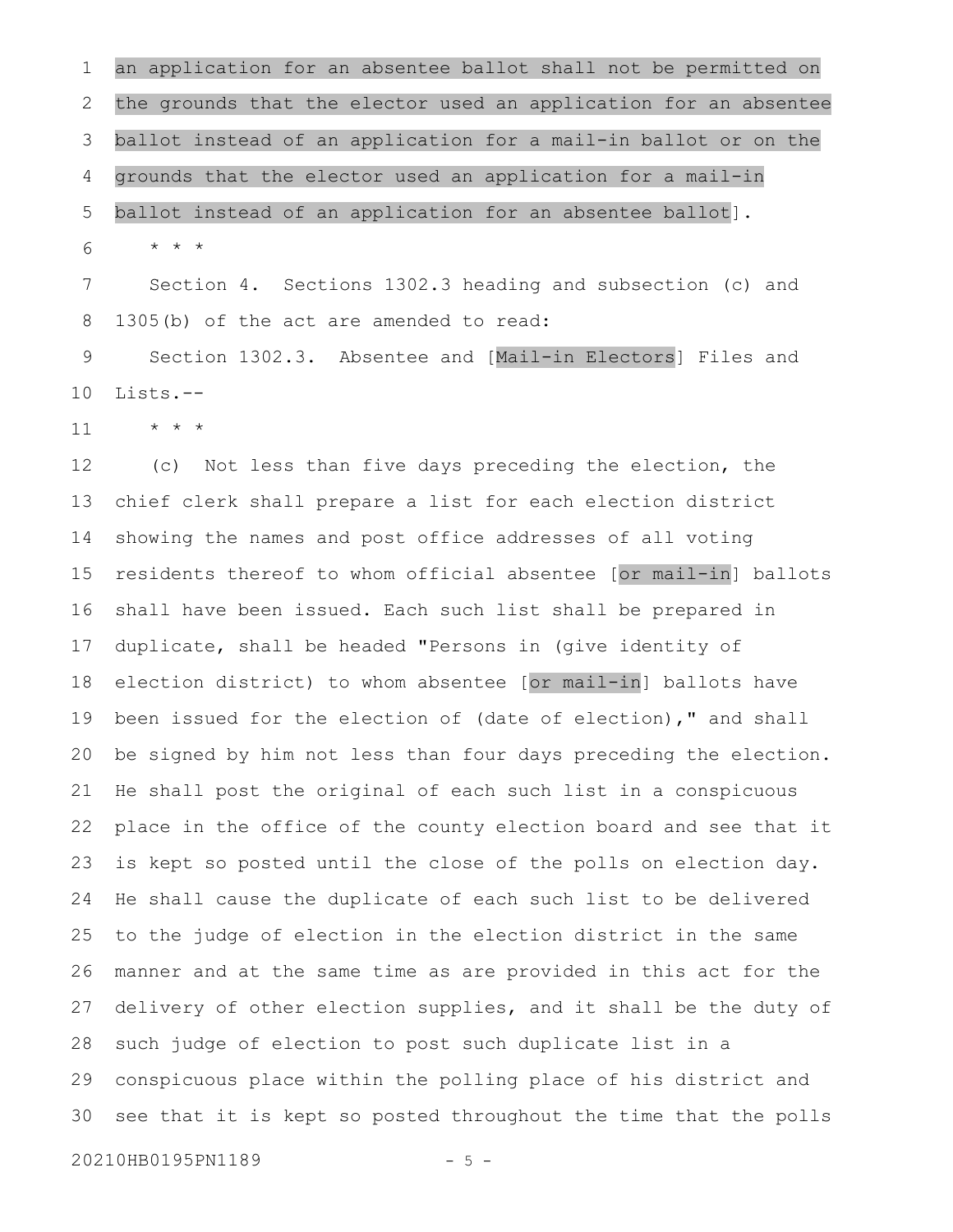are open. Upon written request, he shall furnish a copy of such list to any candidate or party county chairman. 1 2

Section 1305. Delivering or Mailing Ballots.-- 3

\* \* \* 4

(b) (1) The county board of elections upon receipt and approval of an application filed by any elector qualified in accordance with the provisions of section 1301, subsections (i) to (l), inclusive, shall commence to deliver or mail official absentee ballots as soon as a ballot is certified and the ballots are available. While any proceeding is pending in a Federal or State court which would affect the contents of any ballot, the county board of elections may await a resolution of that proceeding but in any event, shall commence to deliver or mail official absentee ballots not later than the second Tuesday prior to the primary or election. For those applicants whose proof of identification was not provided with the application or could not be verified by the board, the board shall send the notice required under section 1302.2(d) with the absentee ballot. As additional applications are received and approved after the time that the county board of elections begins delivering or mailing official absentee [and mail-in] ballots, the board shall deliver or mail official absentee ballots to such additional electors within forty-eight hours. 5 6 7 8 9 10 11 12 13 14 15 16 17 18 19 20 21 22 23

(2) Notwithstanding any other provisions of this act and notwithstanding the inclusion of a mailing address on an absentee [or mail-in] ballot application, a voter who presents the voter's own application for an absentee [or mail-in] ballot within the office of the county board of elections during regular business hours may request to receive the voter's absentee [or mail-in] ballot while the voter is at the office. 24 25 26 27 28 29 30

20210HB0195PN1189 - 6 -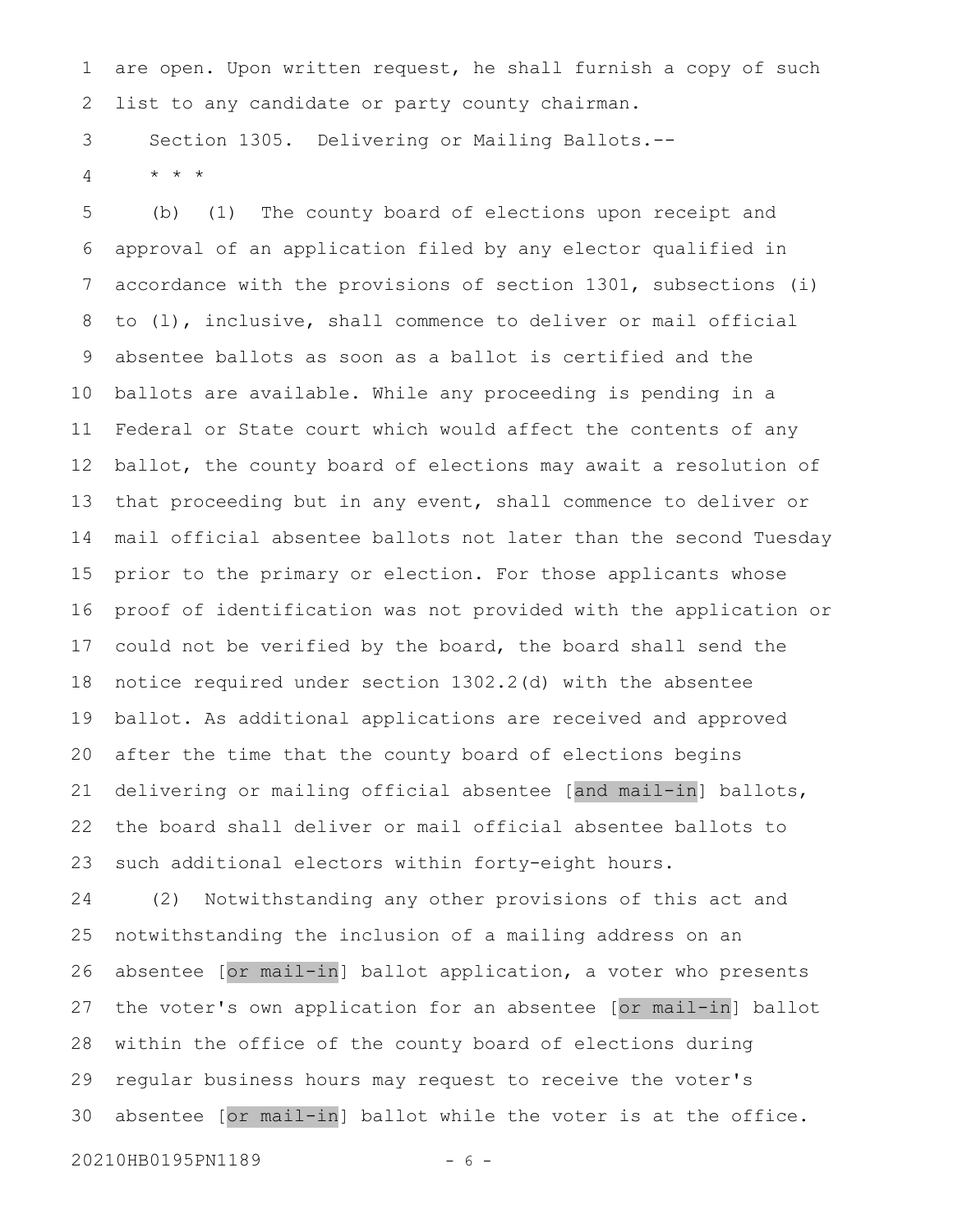This request may be made orally or in writing. Upon presentation of the application and the making of the request and upon approval under [sections] section 1302.2 [and 1302.2-D], the county board of elections shall promptly present the voter with the voter's absentee [or mail-in] ballot. If a voter presents the voter's application within the county board of elections' office in accordance with this section, a county board of elections may not deny the voter's request to have the ballot presented to the voter while the voter is at the office unless there is a bona fide objection to the absentee [or mail-in] ballot application. 1 2 3 4 5 6 7 8 9 10 11

\* \* \* 12

Section 5. Sections  $1306(b)(3)$ ,  $1308(a)$ ,  $(b)$ ,  $(d)$ ,  $(f)$ ,  $(g)$ and (h) of the act, amended March 27, 2020 (P.L.41, No.12), are amended to read: 13 14 15

Section 1306. Voting by Absentee Electors.--\* \* \* 16

(b)  $* * * *$ 17

(3) Notwithstanding paragraph (2), an elector who requests an absentee ballot and who is not shown on the district register as having voted the ballot may vote at the polling place if the elector remits the ballot and the envelope containing the declaration of the elector to the judge of elections to be spoiled and the elector signs a statement subject to the penalties under 18 Pa.C.S. § 4904 (relating to unsworn falsification to authorities) in substantially the following form: 18 19 20 21 22 23 24 25 26

I hereby declare that I am a qualified registered elector who has obtained an absentee ballot [or mail-in ballot]. I further declare that I have not cast my absentee ballot [or mail-in ballot], and that instead I remitted my absentee 27 28 29 30

20210HB0195PN1189 - 7 -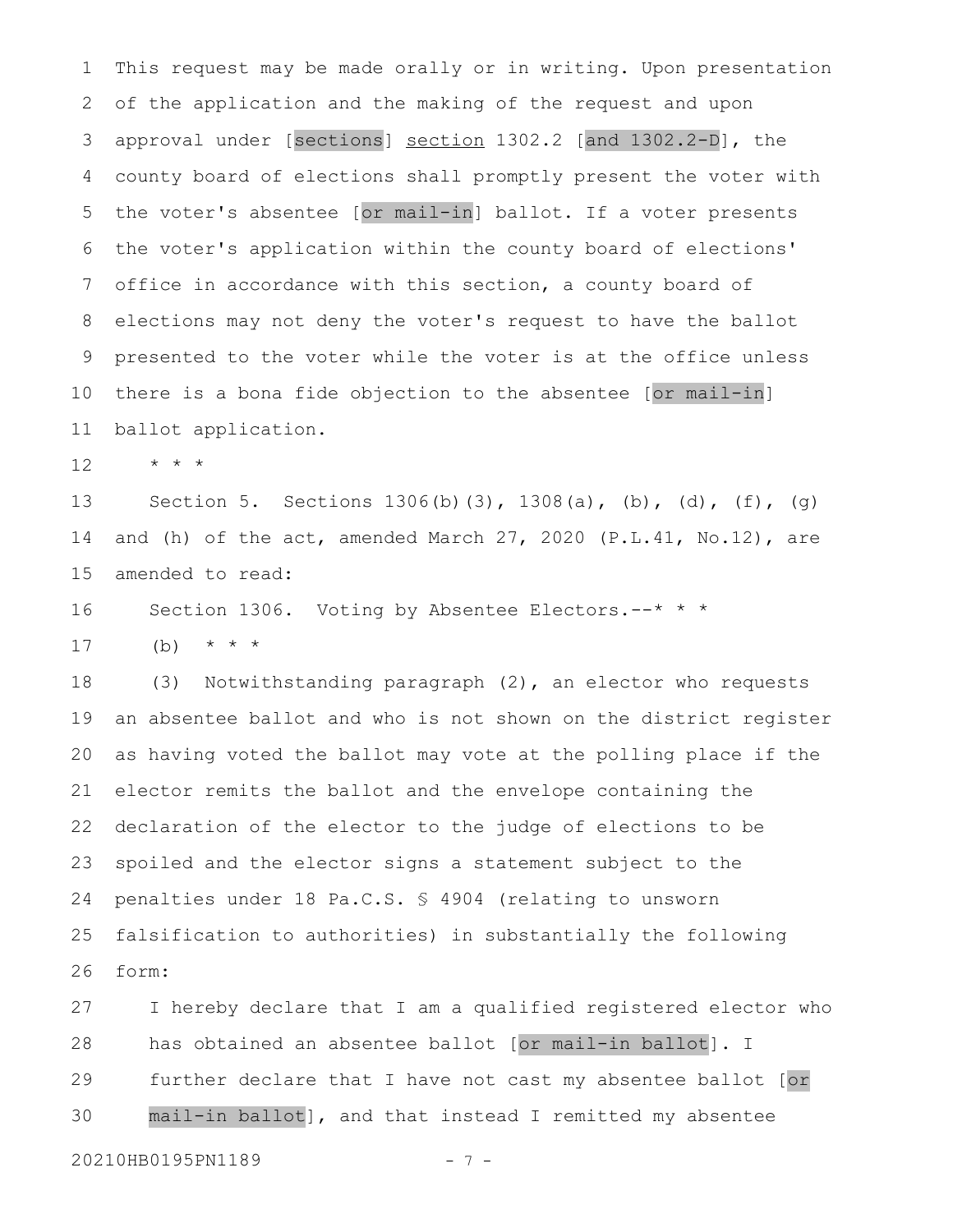ballot [or mail-in ballot] and the envelope containing the declaration of the elector to the judge of elections at my polling place to be spoiled and therefore request that my absentee ballot [or mail-in ballot] be voided. (Date) (Signature of Elector)................(Address of Elector) (Local Judge of Elections) \* \* \* Section 1308. Canvassing of Official Absentee Ballots [and Mail-in Ballots].--(a) The county boards of election, upon receipt of official absentee ballots in sealed official absentee ballot envelopes as provided under this article [and mail-in ballots as in sealed official mail-in ballot envelopes as provided under Article XIII-D], shall safely keep the ballots in sealed or locked containers until they are to be canvassed by the county board of elections. An absentee ballot, whether issued to a civilian, military or other voter during the regular or emergency application period, shall be canvassed in accordance with subsection (g). [A mail-in ballot shall be canvassed in accordance with subsection (g).] (b) Watchers shall be permitted to be present when the 1 2 3 4 5 6 7 8 9 10 11 12 13 14 15 16 17 18 19 20 21

envelopes containing official absentee ballots [and mail-in ballots] are opened and when such ballots are counted and recorded. 22 23 24

\* \* \* 25

(d) Whenever it shall appear by due proof that any absentee elector [or mail-in elector] who has returned his ballot in accordance with the provisions of this act has died prior to the opening of the polls on the day of the primary or election, the ballot of such deceased elector shall be rejected by the 26 27 28 29 30

20210HB0195PN1189 - 8 -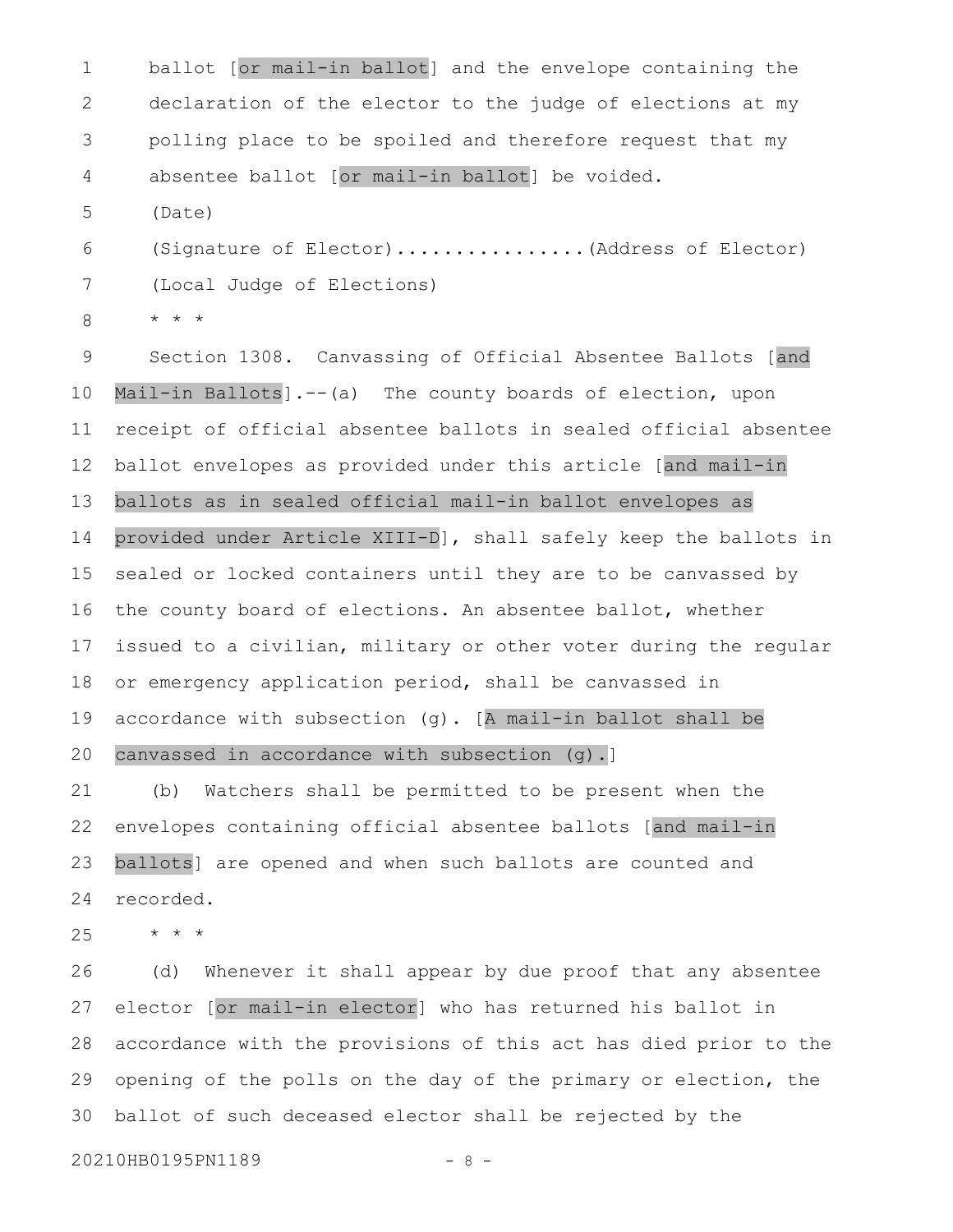canvassers but the counting of the ballot of an absentee elector [or a mail-in elector] thus deceased shall not of itself invalidate any nomination or election. 1 2 3

(f) Any person challenging an application for an absentee ballot[,]  $or$  an absentee ballot[, an application for a mail-in ballot or a mail-in ballot] for any of the reasons provided in this act shall deposit the sum of ten dollars (\$10.00) in cash with the county board, which sum shall only be refunded if the challenge is sustained or if the challenge is withdrawn within five (5) days after the primary or election. If the challenge is dismissed by any lawful order then the deposit shall be forfeited. The county board shall deposit all deposit money in the general fund of the county. 4 5 6 7 8 9 10 11 12 13

Notice of the requirements of subsection (b) of section 1306 shall be printed on the envelope for the absentee ballot [or mail-in ballot]. 14 15 16

(g) (1) (i) An absentee ballot cast by any absentee elector as defined in section  $1301(a)$ , (b), (c), (d), (e), (f), (g) and (h) shall be canvassed in accordance with this subsection if the ballot is cast, submitted and received in accordance with the provisions of 25 Pa.C.S. Ch. 35 (relating to uniform military and overseas voters). 17 18 19 20 21 22

(ii) An absentee ballot cast by any absentee elector as defined in section  $1301(i)$ , (j), (k), (l), (m) and (n)[,] or an absentee ballot under section 1302(a.3) [or a mail-in ballot cast by a mail-in elector] shall be canvassed in accordance with this subsection if the absentee ballot [or mail-in ballot] is received in the office of the county board of elections no later than eight o'clock P.M. on the day of the primary or election. (1.1) The county board of elections shall meet no earlier 23 24 25 26 27 28 29 30

20210HB0195PN1189 - 9 -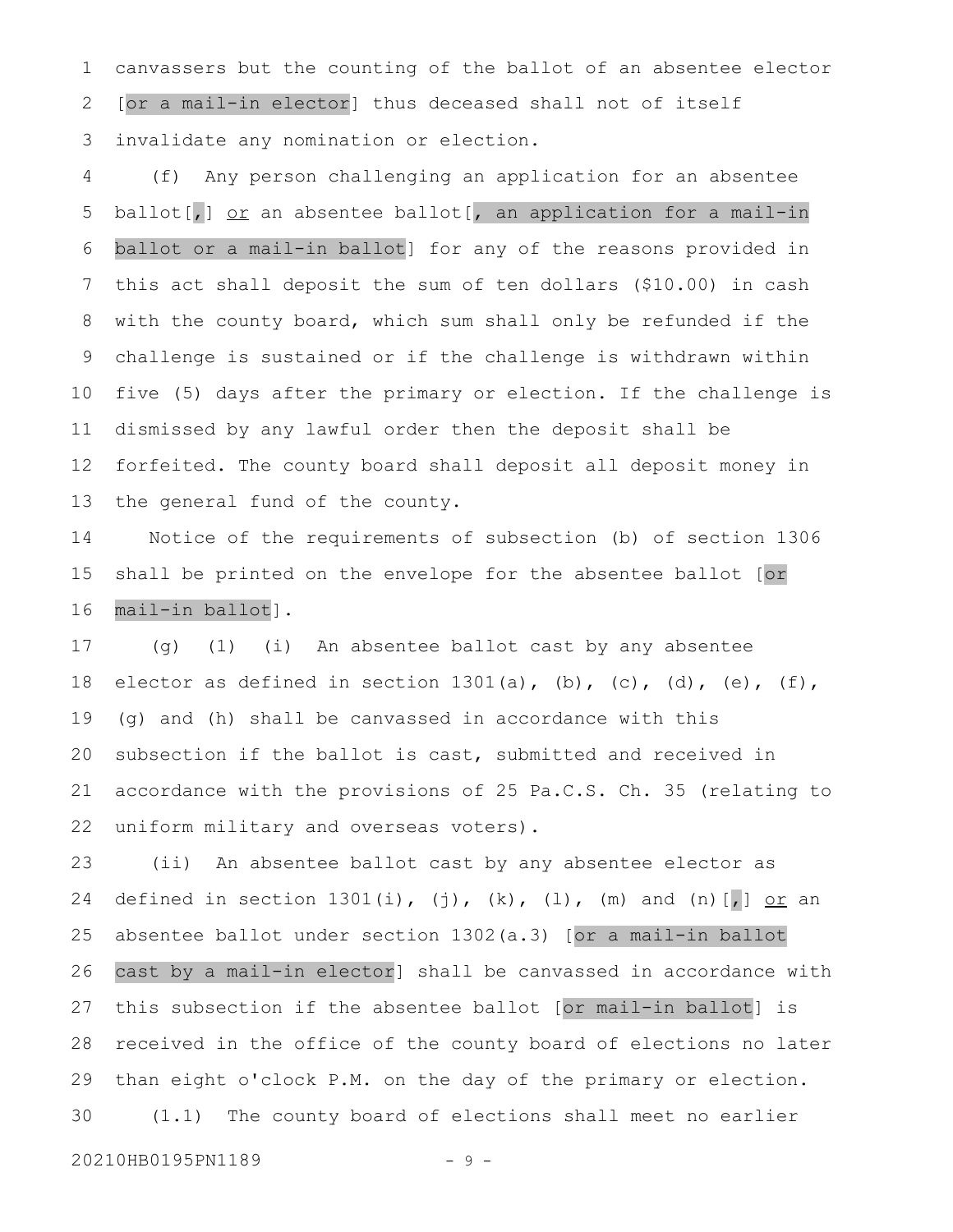than seven o'clock A.M. on election day to pre-canvass all ballots received prior to the meeting. A county board of elections shall provide at least forty-eight hours' notice of a pre-canvass meeting by publicly posting a notice of a precanvass meeting on its publicly accessible Internet website. One authorized representative of each candidate in an election and one representative from each political party shall be permitted to remain in the room in which the absentee ballots [and mail-in ballots] are pre-canvassed. No person observing, attending or participating in a pre-canvass meeting may disclose the results of any portion of any pre-canvass meeting prior to the close of the polls. 1 2 3 4 5 6 7 8 9 10 11 12

(2) The county board of elections shall meet no earlier than the close of polls on the day of the election and no later than the third day following the election to begin canvassing absentee ballots [and mail-in ballots] not included in the precanvass meeting. The meeting under this paragraph shall continue until all absentee ballots [and mail-in ballots] received prior to the close of the polls have been canvassed. The county board of elections shall not record or publish any votes reflected on the ballots prior to the close of the polls. The canvass process shall continue through the eighth day following the election for valid military-overseas ballots timely received under 25 Pa.C.S. § 3511 (relating to receipt of voted ballot). A county board of elections shall provide at least forty-eight hours' notice of a canvass meeting by publicly posting a notice on its publicly accessible Internet website. One authorized representative of each candidate in an election and one representative from each political party shall be permitted to remain in the room in which the absentee ballots [and mail-in ballots] are canvassed. 13 14 15 16 17 18 19 20 21 22 23 24 25 26 27 28 29 30

20210HB0195PN1189 - 10 -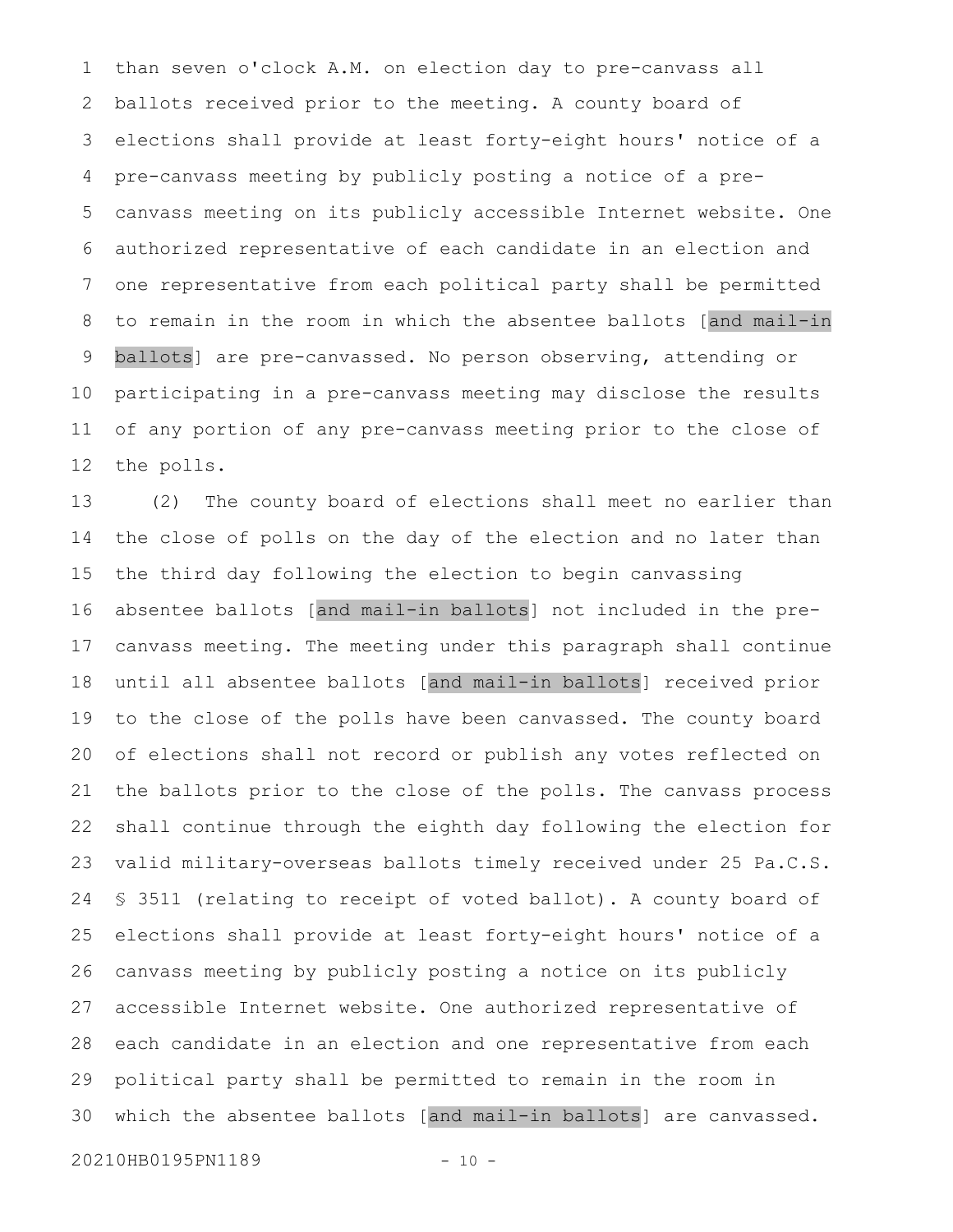(3) When the county board meets to pre-canvass or canvass absentee ballots [and mail-in ballots] under paragraphs (1),  $(1.1)$  and  $(2)$ , the board shall examine the declaration on the envelope of each ballot not set aside under subsection (d) and shall compare the information thereon with that contained in the "Registered Absentee [and Mail-in] Voters File," the absentee voters' list and/or the "Military Veterans and Emergency Civilians Absentee Voters File," whichever is applicable. If the county board has verified the proof of identification as required under this act and is satisfied that the declaration is sufficient and the information contained in the "Registered Absentee [and Mail-in] Voters File," the absentee voters' list and/or the "Military Veterans and Emergency Civilians Absentee Voters File" verifies his right to vote, the county board shall provide a list of the names of electors whose absentee ballots [or mail-in ballots] are to be pre-canvassed or canvassed. (4) All absentee ballots which have not been challenged under section 1302.2(c) [and all mail-in ballots which have not been challenged under section 1302.2-D(a)(2)] and that have been verified under paragraph (3) shall be counted and included with the returns of the applicable election district as follows: (i) The county board shall open the envelope of every unchallenged absentee elector [and mail-in elector] in such manner as not to destroy the declaration executed thereon. (ii) If any of the envelopes on which are printed, stamped or endorsed the words "Official Election Ballot" contain any text, mark or symbol which reveals the identity of the elector, the elector's political affiliation or the elector's candidate preference, the envelopes and the ballots contained therein shall be set aside and declared void. 1 2 3 4 5 6 7 8 9 10 11 12 13 14 15 16 17 18 19 20 21 22 23 24 25 26 27 28 29 30

20210HB0195PN1189 - 11 -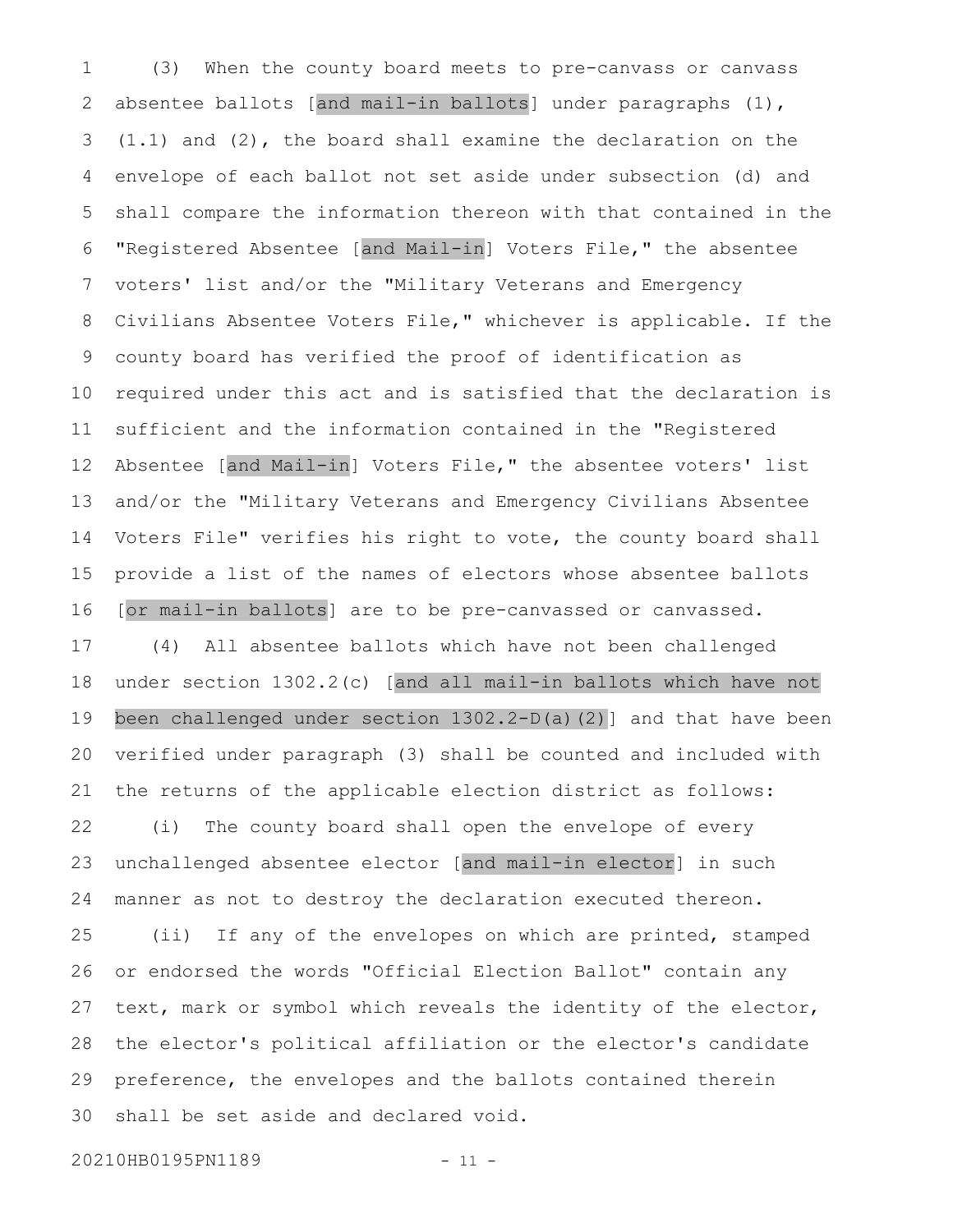(iii) The county board shall then break the seals of such envelopes, remove the ballots and count, compute and tally the votes. 1 2 3

(iv) Following the close of the polls, the county board shall record and publish the votes reflected on the ballots. (5) Ballots received whose applications have been challenged and ballots which have been challenged shall be placed unopened in a secure, safe and sealed container in the custody of the county board until it shall fix a time and place for a formal hearing of all such challenges, and notice shall be given where possible to all absentee electors [and mail-in electors] thus challenged and to every individual who made a challenge. The time for the hearing shall not be later than seven (7) days after the deadline for all challenges to be filed. On the day fixed for said hearing, the county board shall proceed without delay to hear said challenges, and, in hearing the testimony, the county board shall not be bound by the Pennsylvania Rules of Evidence. The testimony presented shall be stenographically recorded and made part of the record of the hearing. 4 5 6 7 8 9 10 11 12 13 14 15 16 17 18 19

(6) The decision of the county board in upholding or dismissing any challenge may be reviewed by the court of common pleas of the county upon a petition filed by any person aggrieved by the decision of the county board. The appeal shall be taken, within two (2) days after the decision was made, whether the decision was reduced to writing or not, to the court of common pleas setting forth the objections to the county board's decision and praying for an order reversing the decision. 20 21 22 23 24 25 26 27 28

(7) Pending the final determination of all appeals, the county board shall suspend any action in canvassing and 29 30

```
20210HB0195PN1189 - 12 -
```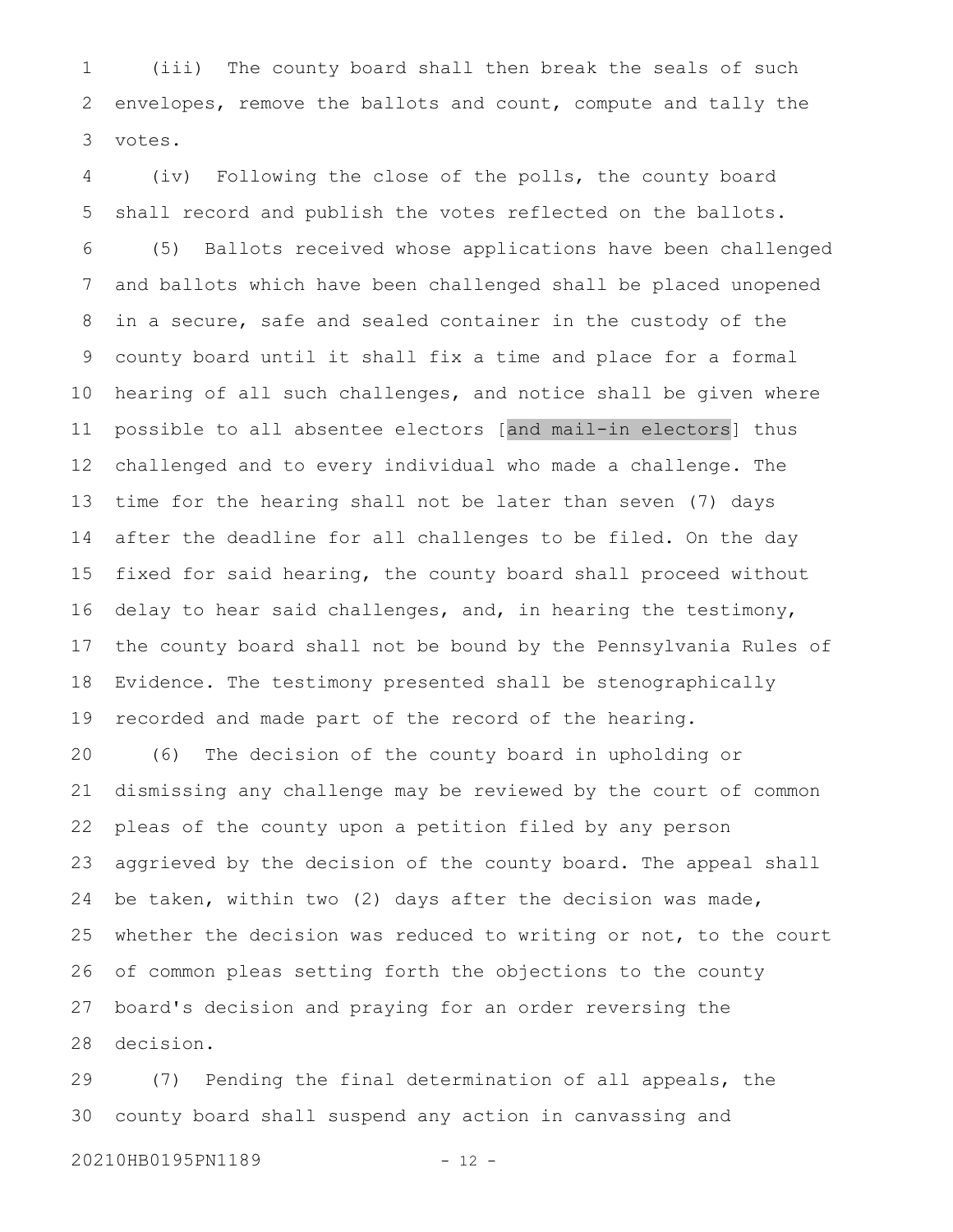computing all challenged ballots received under this subsection irrespective of whether or not appeal was taken from the county board's decision. Upon completion of the computation of the returns of the county, the votes cast upon the challenged official absentee ballots that have been finally determined to be valid shall be added to the other votes cast within the county. 1 2 3 4 5 6 7

(h) For those absentee ballots [or mail-in ballots] for which proof of identification has not been received or could not be verified: 8 9 10

(2) If the proof of identification is received and verified prior to the sixth calendar day following the election, then the county board of elections shall canvass the absentee ballots [and mail-in ballots] under this subsection in accordance with subsection (q)(2). 11 12 13 14 15

(3) If an elector fails to provide proof of identification that can be verified by the county board of elections by the sixth calendar day following the election, then the absentee ballot [or mail-in ballot] shall not be counted. 16 17 18 19

\* \* \* 20

Section 6. Article XIII-D of the act, added October 31, 2019 (P.L.552, No.77), is repealed: 21 22

[ARTICLE XIII-D VOTING BY QUALIFIED MAIL-IN ELECTORS Section 1301-D. Qualified mail-in electors. (a) General rule.--A qualified mail-in elector shall be entitled to vote by an official mail-in ballot in any primary or election held in this Commonwealth in the manner provided under this article. (b) Construction.--The term "qualified mail-in elector" 23 24 25 26 27 28 29 30

20210HB0195PN1189 - 13 -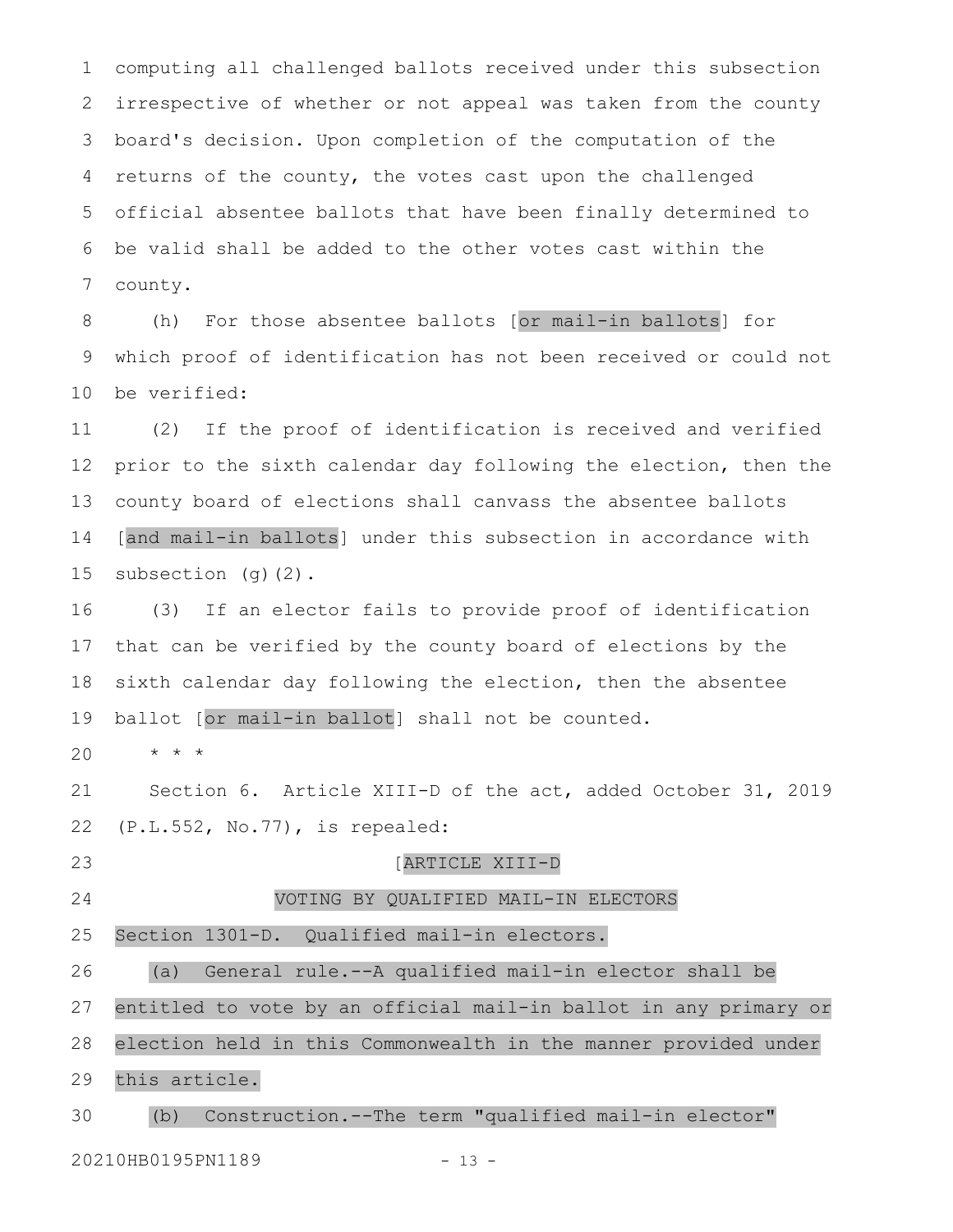| $\mathbf 1$       | shall not be construed to include a person not otherwise         |
|-------------------|------------------------------------------------------------------|
| $\mathbf{2}$      | qualified as a qualified elector in accordance with the          |
| 3                 | definition in section 102(t).                                    |
| 4                 | Section 1302-D. Applications for official mail-in ballots.       |
| 5<br>(a)          | General rule.--A qualified elector under section 1301-D          |
| 6                 | may apply at any time before any primary or election for an      |
| 7                 | official mail-in ballot in person or on any official county      |
| 8                 | board of election form addressed to the Secretary of the         |
| 9                 | Commonwealth or the county board of election of the county in    |
| 10                | which the qualified elector's voting residence is located.       |
| (b)<br>11         | Content.--The following shall apply:                             |
| 12                | (1)<br>The qualified elector's application shall contain         |
| 13                | the following information:                                       |
| 14                | (i)<br>Date of birth.                                            |
| 15                | (i)<br>Length of time a resident of voting district.             |
| 16                | (iii) Voting district, if known.                                 |
| 17                | Party choice in case of primary.<br>(iv)                         |
| 18                | (v)<br>Name.                                                     |
| 19                | (2)<br>A qualified elector shall, in addition, specify the       |
| 20                | address to which the ballot is to be sent, the relationship      |
| 21                | where necessary and other information as may be determined by    |
| 22                | the Secretary of the Commonwealth.                               |
| 23                | When an application is received by the Secretary of<br>(3)       |
| 24                | the Commonwealth it shall be forwarded to the proper county      |
| 25                | board of election.                                               |
| 26<br>(C)         | Signature required.--Except as provided in subsection            |
| 27                | (d), the application of a qualified elector under section 1301-D |
| 28                | for an official mail-in ballot in any primary or election shall  |
| 29                | be signed by the applicant.                                      |
| 30<br>(d)         | Signature not required.--If any elector entitled to a            |
| 20210HB0195PN1189 | $-14 -$                                                          |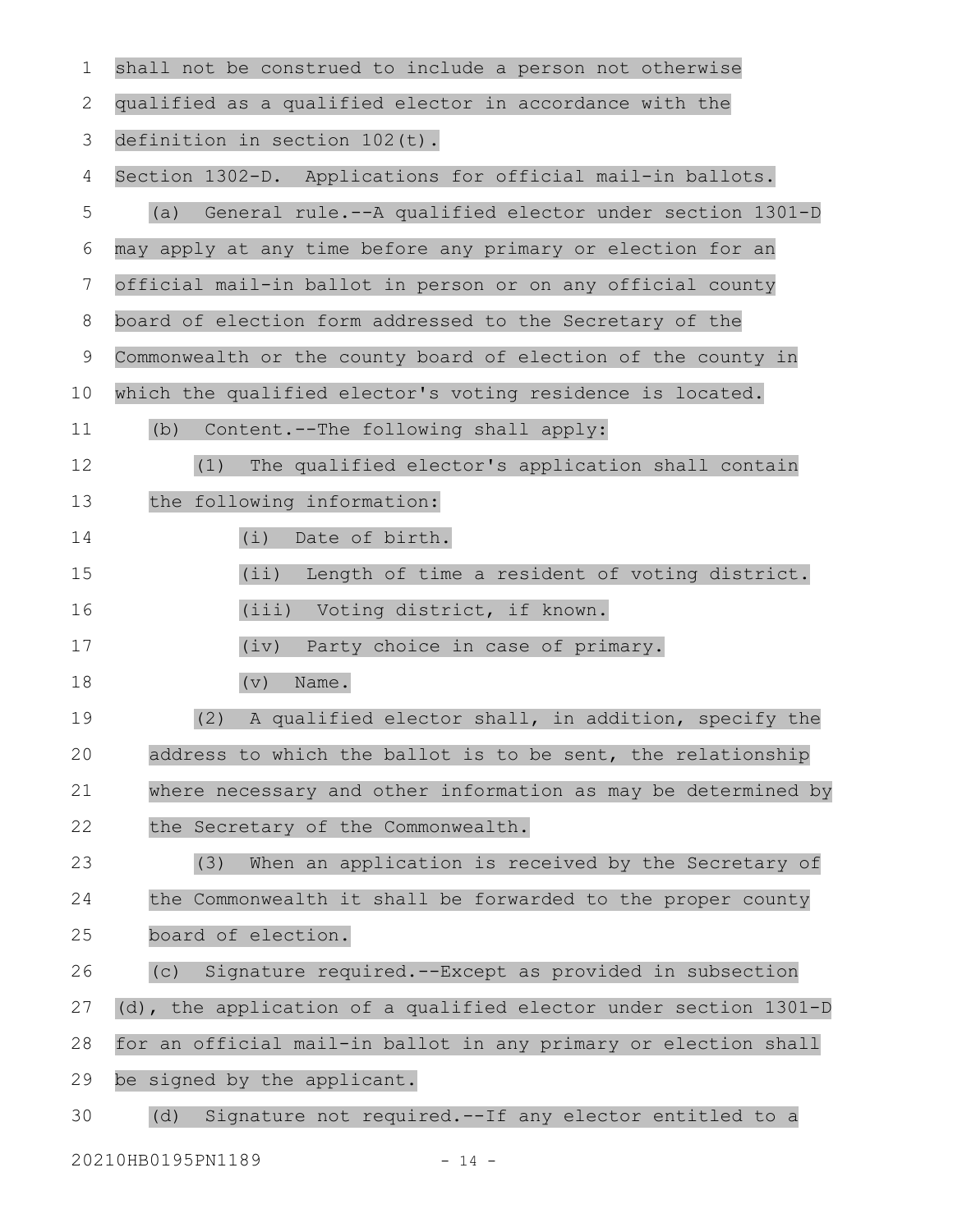| 1             | mail-in ballot under this section is unable to sign the          |
|---------------|------------------------------------------------------------------|
| 2             | application because of illness or physical disability, the       |
| 3             | elector shall be excused from signing upon making a statement    |
| 4             | which shall be witnessed by one adult person in substantially    |
| 5             | the following form:                                              |
| 6             | I hereby state that I am unable to sign my application           |
| 7             | for a mail-in ballot without assistance because I am             |
| 8             | unable to write by reason of my illness or physical              |
| $\mathcal{G}$ | disability. I have made or have received assistance in           |
| 10            | making my mark in lieu of my signature.                          |
| 11            | (Mark)                                                           |
| 12            | (Date)                                                           |
| 13            | (Complete Address of Witness)                                    |
| 14            | (Signature of Witness)                                           |
| 15            | Numbering.--The county board of elections shall number,<br>(e)   |
| 16            | in chronological order, the applications for an official mail-in |
| 17            | ballot, which number shall likewise appear on the official mail- |
| 18            | in ballot for the qualified elector. The numbers shall appear    |
| 19            | legibly and in a conspicuous place but, before the ballots are   |
| 20            | distributed, the number on the ballot shall be torn off by the   |
| 21            | county board of election. The number information shall be        |
| 22            | appropriately inserted and become a part of the Registered       |
| 23            | Absentee and Mail-in Voters File provided under section 1302.3.  |
| 24            | Form.--Application for an official mail-in ballot shall<br>(f)   |
| 25            | be on physical and electronic forms prescribed by the Secretary  |
| 26            | of the Commonwealth. The application shall state that a voter    |
| 27            | who applies for a mail-in ballot under section 1301-D shall not  |
| 28            | be eligible to vote at a polling place on election day unless    |
| 29            | the elector brings the elector's mail-in ballot to the elector's |
| 30            | polling place, remits the ballot and the envelope containing the |
|               | 20210HB0195PN1189<br>$-15 -$                                     |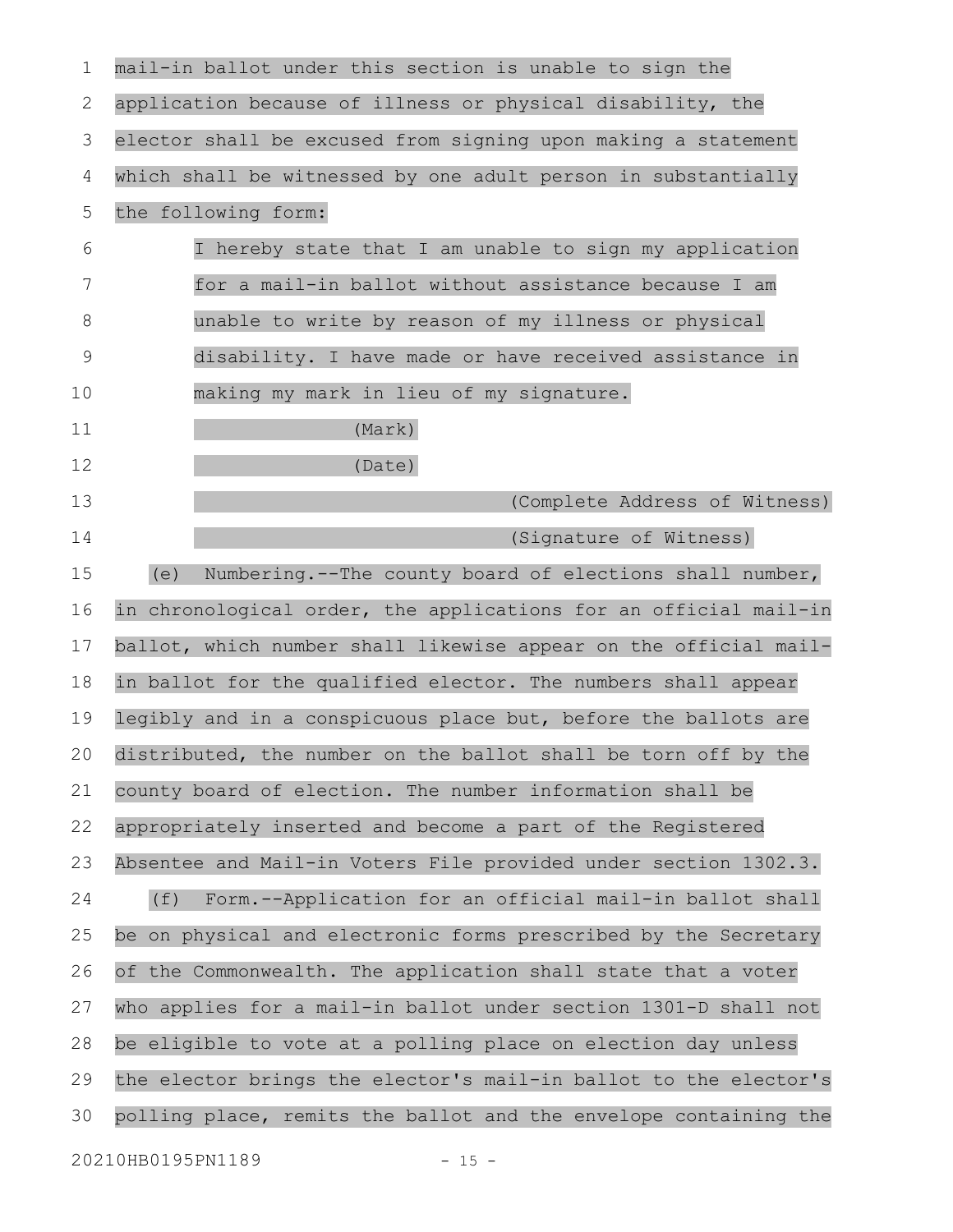declaration of the elector to the judge of elections to be spoiled and signs a statement subject to the penalties under 18 Pa.C.S. § 4904 (relating to unsworn falsification to authorities) to the same effect. The physical application forms shall be made freely available to the public at county board of elections, municipal buildings and at other locations designated by the Secretary of the Commonwealth. The electronic application forms shall be made freely available to the public through publicly accessible means. No written application or personal request shall be necessary to receive or access the application forms. Copies and records of all completed physical and electronic applications for official mail-in ballots shall be retained by the county board of elections. 1 2 3 4 5 6 7 8 9 10 11 12 13

14

(g) Permanent mail-in voting list.--

(1) Any qualified registered elector may request to be placed on a permanent mail-in ballot list file at any time during the calendar year. A mail-in ballot application shall be mailed to every person otherwise eligible to receive a mail-in ballot application by the first Monday in February each year or within 48 hours of receipt of the request, whichever is later, so long as the person does not lose the person's voting rights by failure to vote as otherwise required by this act. A mail-in ballot application mailed to an elector under this section, which is completed and timely returned by the elector, shall serve as an application for any and all primary, general or special elections to be held in the remainder of that calendar year and for all special elections to be held before the third Monday in February of the succeeding year. 15 16 17 18 19 20 21 22 23 24 25 26 27 28 29

(2) The Secretary of the Commonwealth may develop an 20210HB0195PN1189 - 16 -30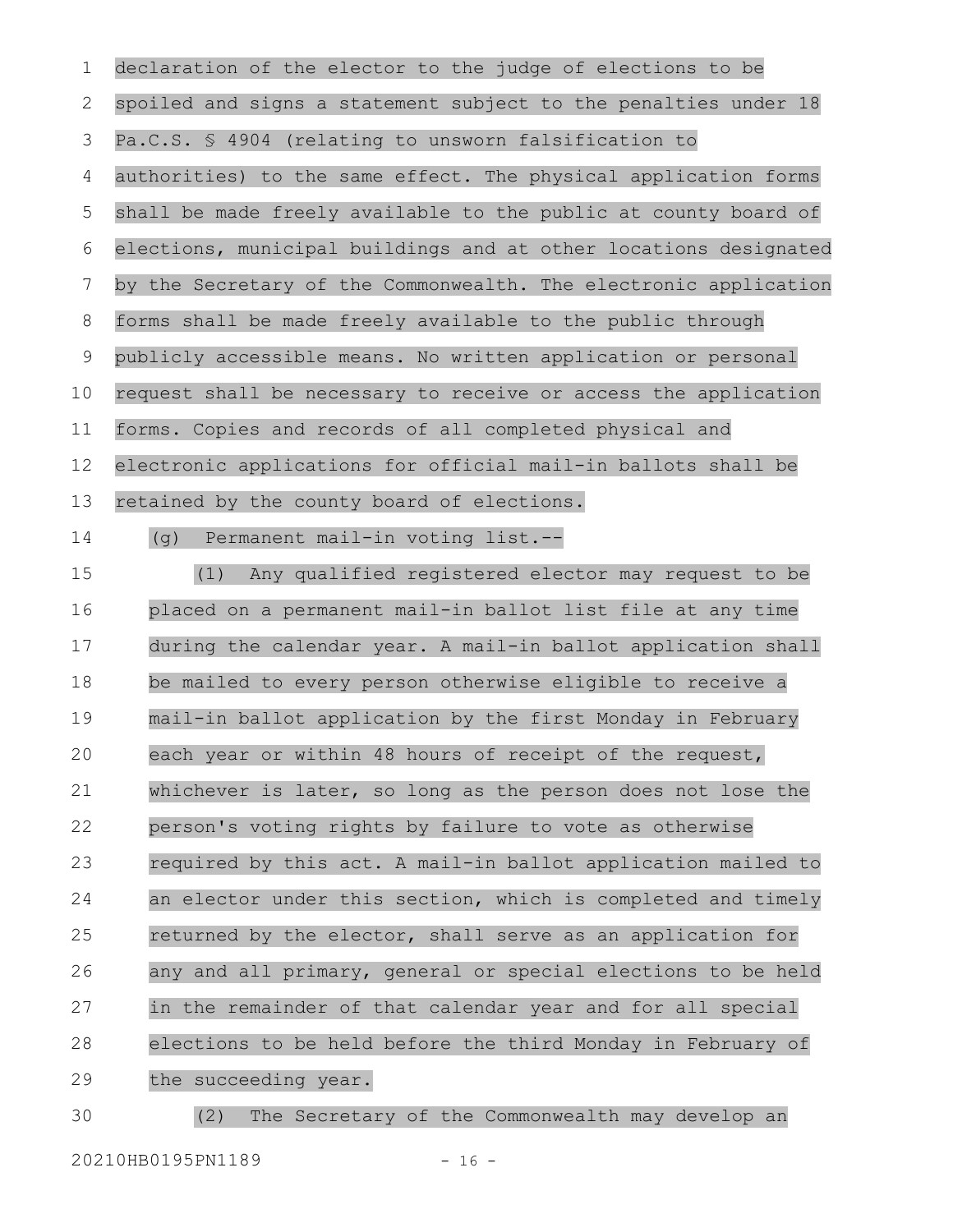electronic system through which all qualified electors may apply for a mail-in ballot and request permanent mail-in voter status under this section, provided the system is able to capture a digitized or electronic signature of the applicant. A county board of elections shall treat an application or request received through the electronic system as if the application or request had been submitted on a paper form or any other format used by the county. (3) The transfer of a qualified registered elector on a permanent mail-in voting list from one county to another county shall only be permitted upon the request of the qualified registered elector. Section 1302.1-D. Date of application for mail-in ballot. (a) General rule.--Applications for mail-in ballots shall be received in the office of the county board of elections not earlier than 50 days before the primary or election, except that if a county board of elections determines that it would be appropriate to the county board of elections' operational needs, any applications for mail-in ballots received more than 50 days before the primary or election may be processed before that time. Applications for mail-in ballots shall be processed if received not later than five o'clock P.M. of the first Tuesday prior to the day of any primary or election. (b) Early applications.--In the case of an elector whose application for a mail-in ballot is received by the office of the county board of elections earlier than 50 days before the primary or election, the application shall be held and processed upon commencement of the 50-day period or at such earlier time as the county board of elections determines may be appropriate. Section 1302.2-D. Approval of application for mail-in ballot. 1 2 3 4 5 6 7 8 9 10 11 12 13 14 15 16 17 18 19 20 21 22 23 24 25 26 27 28 29 30

20210HB0195PN1189 - 17 -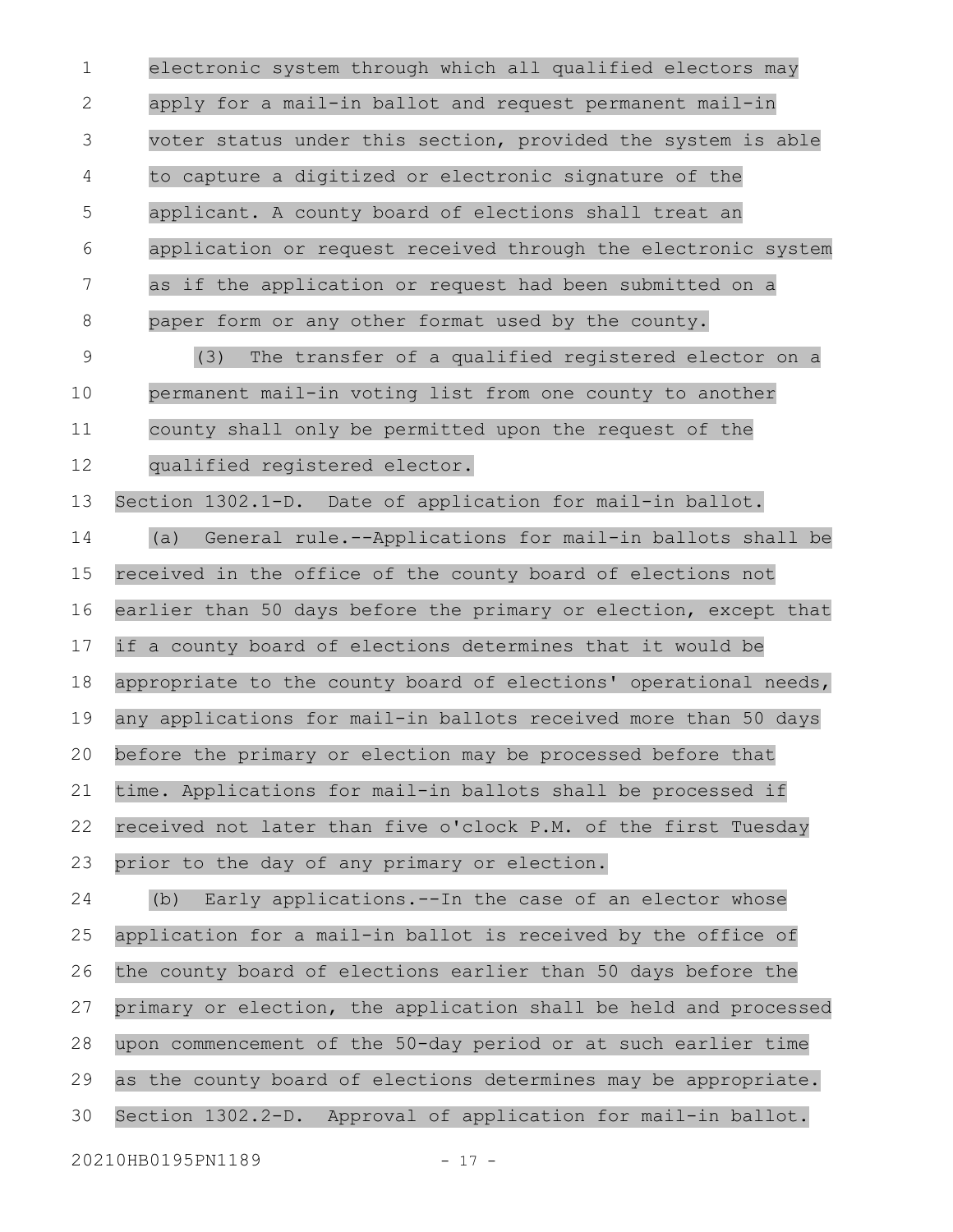(a) Approval process.--The county board of elections, upon receipt of any application of a qualified elector under section 1301-D, shall determine the qualifications of the applicant by verifying the proof of identification and comparing the information provided on the application with the information contained on the applicant's permanent registration card. The following shall apply: (1) If the board is satisfied that the applicant is qualified to receive an official mail-in ballot, the application shall be marked "approved." (2) The approval decision shall be final and binding, except that challenges may be made only on the grounds that the applicant was not a qualified elector. (3) Challenges must be made to the county board of elections prior to five o'clock p.m. on the Friday prior to the election: Provided, however, That a challenge to an application for a mail-in ballot shall not be permitted on the grounds that the elector used an application for a mailin ballot instead of an application for an absentee ballot or on the grounds that the elector used an application for an absentee ballot instead of an application for a mail-in ballot. (4) When approved, the registration commission shall cause a mail-in voter's record to be inserted in the district register as prescribed by the Secretary of the Commonwealth. (b) Duties of county boards of elections and registration 1 2 3 4 5 6 7 8 9 10 11 12 13 14 15 16 17 18 19 20 21 22 23 24 25 26

commissions.--The duties of the county boards of elections and the registration commissions with respect to the insertion of the mail-in voter's record shall include only the applications as are received on or before the first Tuesday prior to the 27 28 29 30

20210HB0195PN1189 - 18 -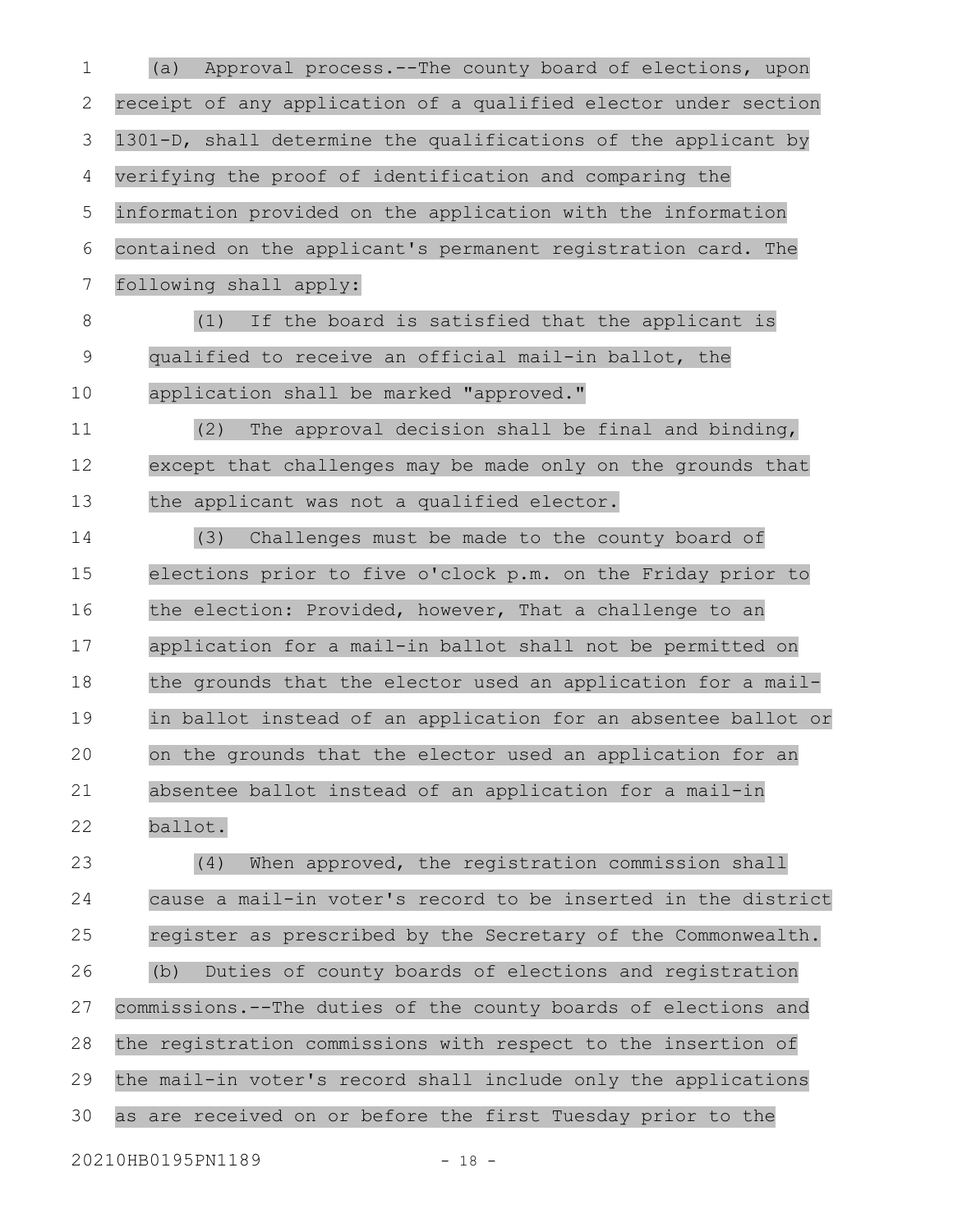primary or election. 1

| 2  | Notice.--In the event that an application for an<br>(c)          |
|----|------------------------------------------------------------------|
| 3  | official mail-in ballot is not approved by the county board of   |
| 4  | elections, the elector shall be notified immediately with a      |
| 5  | statement by the county board of the reasons for the             |
| 6  | disapproval. For applicants whose proof of identification was    |
| 7  | not provided with the application or could not be verified by    |
| 8  | the board, the board shall send notice to the elector with the   |
| 9  | mail-in ballot requiring the elector to provide proof of         |
| 10 | identification with the mail-in ballot or the ballot will not be |
| 11 | counted.                                                         |
| 12 | Section 1303-D. Official mail-in elector ballots.                |
| 13 | General rule.--In election districts in which ballots<br>(a)     |
| 14 | are used, the ballots for use by mail-in voters under this act   |
| 15 | shall be the official ballots printed in accordance with         |
| 16 | sections 1002 and 1003.                                          |
| 17 | (a.1) Duties of county boards of elections.--The county          |
| 18 | board of elections, when preparing the official ballots for      |
| 19 | mail-in voters, shall be required to indicate on the voter's     |
| 20 | record the identification number of specific ballot envelope     |
| 21 | into which the voter's ballot is inserted. The county board of   |
| 22 | elections shall also print, stamp or endorse on the official     |
| 23 | ballots the words, "Official Mail-in Ballot." The ballots shall  |
| 24 | be distributed by a board as provided under this section.        |
| 25 | (b) Preparation of ballots.--In election districts in which      |
| 26 | voting machines are used and in election districts in which      |
| 27 | paper ballots are used, the county board of elections in that    |
| 28 | election district will not print official mail-in ballots in     |
| 29 | accordance with sections 1002 and 1003. The ballots for use by   |
| 30 | mail-in voters under this section shall be prepared sufficiently |
|    | 20210HB0195PN1189<br>$-19 -$                                     |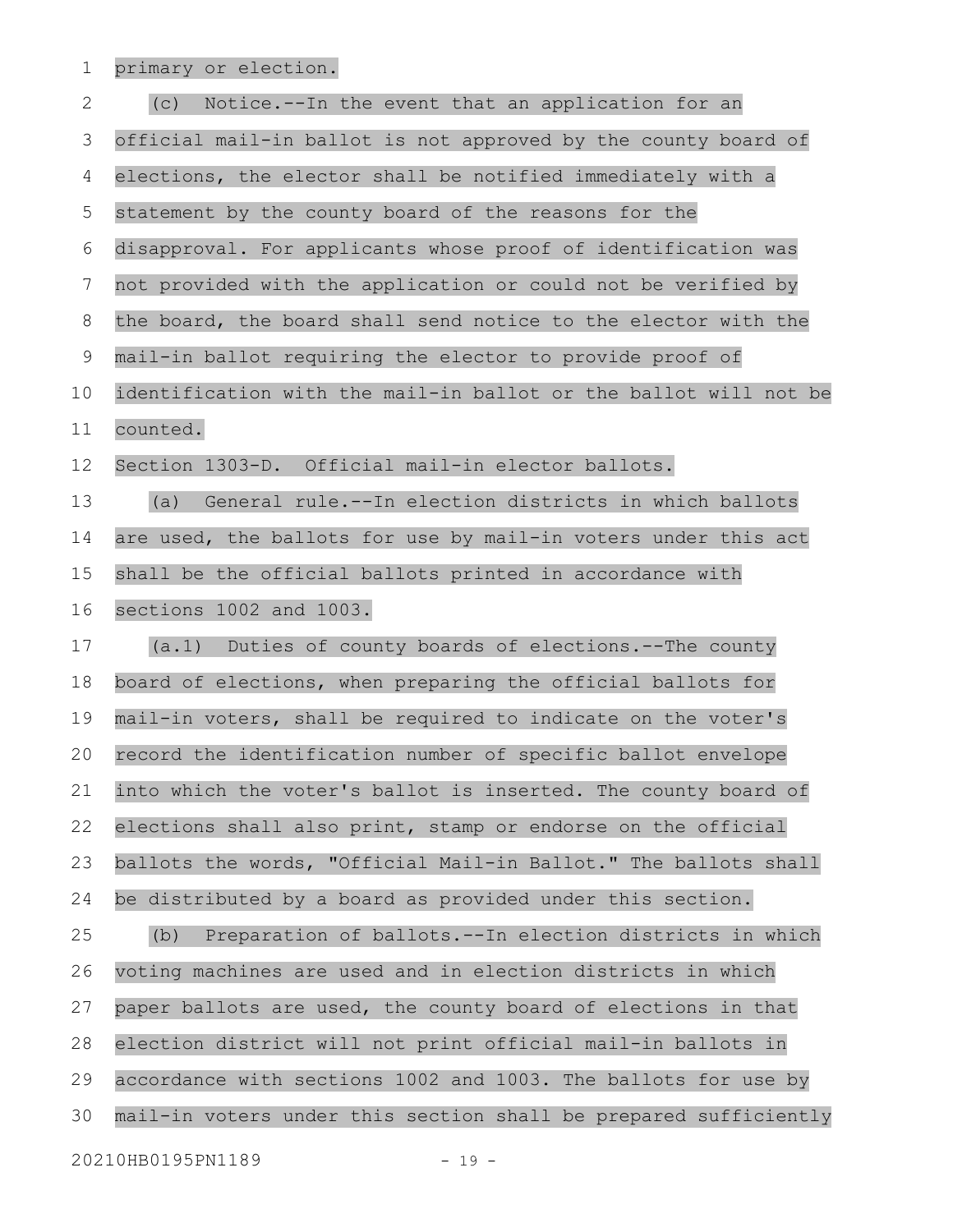in advance by the county board of elections and shall be distributed by the boards as provided under this act. The ballots shall be marked "Official Mail-in Ballot" but shall not be numbered and shall otherwise be in substantially the form for ballots required by Article X, which form shall be prescribed by the Secretary of the Commonwealth. 1 2 3 4 5 6

(c) Use of ballot cards.--In election districts in which electronic voting systems are utilized, the mail-in ballot may be in the form of a ballot card which shall be clearly stamped on the ballot card's face "Mail-in Ballot." 7 8 9 10

(d) Special write-in mail-in ballots.--In cases where there is not time to print on the ballots the names of the various candidates, the county board of elections shall print special write-in mail-in ballots which shall be in substantially the form of other official mail-in ballots, except that the special write-in mail-in ballots shall contain blank spaces only under the titles of the offices in which electors may insert by writing or stamping the names of the candidates for whom they desire to vote, and in those cases, the county board of elections shall furnish to electors lists containing the names of all the candidates named in nomination petitions or who have been regularly nominated under the provisions of this act, for the use of the electors in preparing their ballots. Special write-in mail-in ballots shall include all constitutional amendments and other questions to be voted on by the electors. (e) Notice.--The official mail-in voter ballot shall state that a voter who receives a mail-in ballot under section 1301-D and whose voted mail-in ballot is not timely received may only vote on election day by provisional ballot unless the elector brings the elector's mail-in ballot to the elector's polling 11 12 13 14 15 16 17 18 19 20 21 22 23 24 25 26 27 28 29 30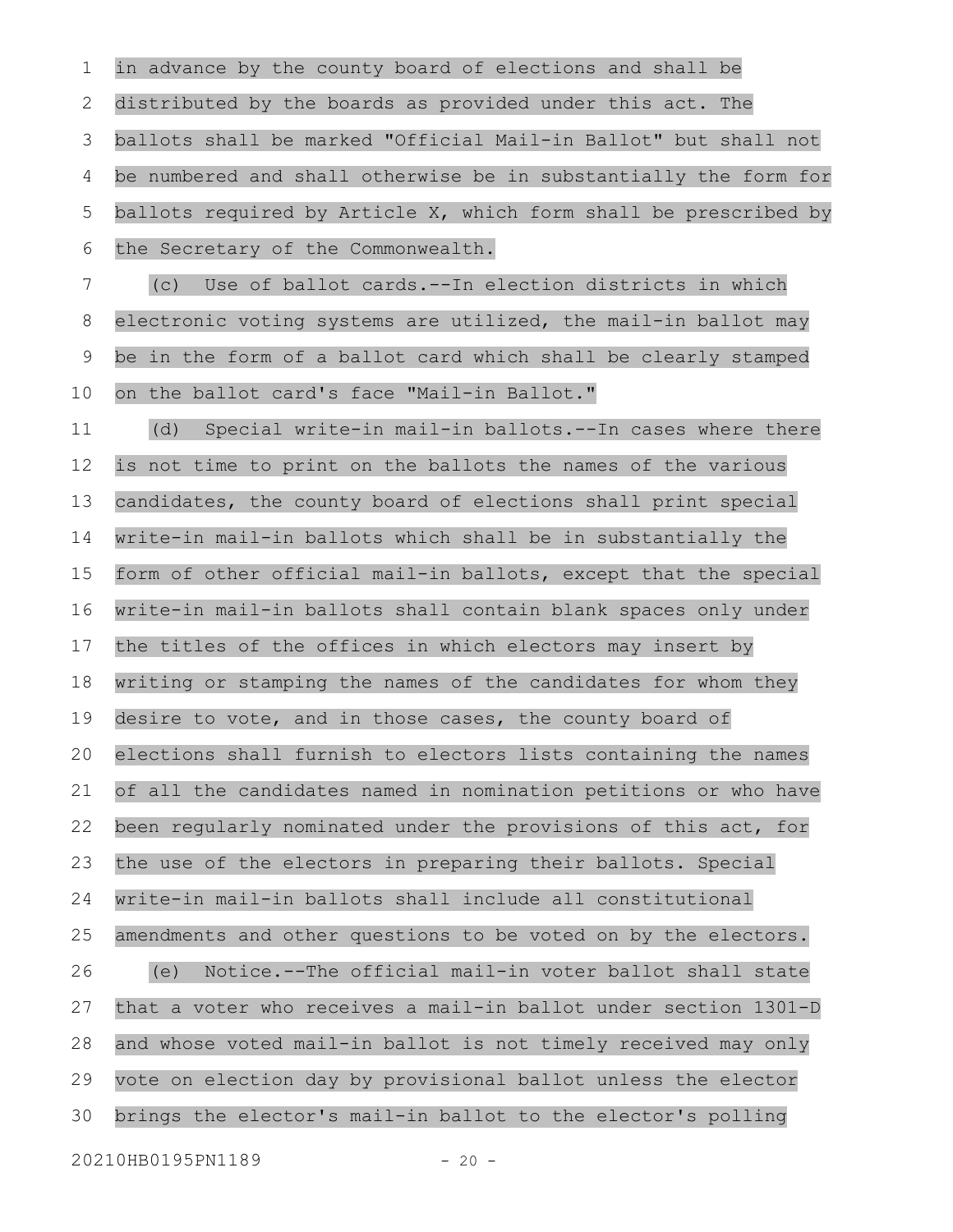| 1  | place, remits the ballot and the envelope containing the         |
|----|------------------------------------------------------------------|
| 2  | declaration of the elector to the judge of elections to be       |
| 3  | spoiled and signs a statement subject to the penalties of 18     |
| 4  | Pa.C.S. § 4904 (relating to unsworn falsification to             |
| 5  | authorities) to the same effect.                                 |
| 6  | Section 1304-D. Envelopes for official mail-in ballots.          |
| 7  | (a)<br>Additional envelopes. -- The county boards of election    |
| 8  | shall provide two additional envelopes for each official mail-in |
| 9  | ballot of a size and shape as shall be prescribed by the         |
| 10 | Secretary of the Commonwealth, in order to permit the placing of |
| 11 | one within the other and both within the mailing envelope. On    |
| 12 | the smaller of the two envelopes to be enclosed in the mailing   |
| 13 | envelope shall be printed, stamped or endorsed the words         |
| 14 | "Official Election Ballot," and nothing else. On the larger of   |
| 15 | the two envelopes, to be enclosed within the mailing envelope,   |
| 16 | shall be printed the form of the declaration of the elector and  |
| 17 | the name and address of the county board of election of the      |
| 18 | proper county. The larger envelope shall also contain            |
| 19 | information indicating the local election district of the mail-  |
| 20 | in voter.                                                        |
| 21 | Form of declaration and envelope. -- The form of<br>(b)          |
| 22 | declaration and envelope shall be as prescribed by the Secretary |
| 23 | of the Commonwealth and shall contain, among other things, a     |
| 24 | statement of the elector's qualifications, together with a       |
| 25 | statement that the elector has not already voted in the primary  |
| 26 | or election.                                                     |
| 27 | Mailing envelope.--The mailing envelope addressed to the<br>(c)  |
| 28 | elector shall contain the two envelopes, the official mail-in    |
| 29 | ballot, lists of candidates, when authorized by section 1303-    |
| 30 | D(b), the uniform instructions in form and substance as          |
|    |                                                                  |

20210HB0195PN1189 - 21 -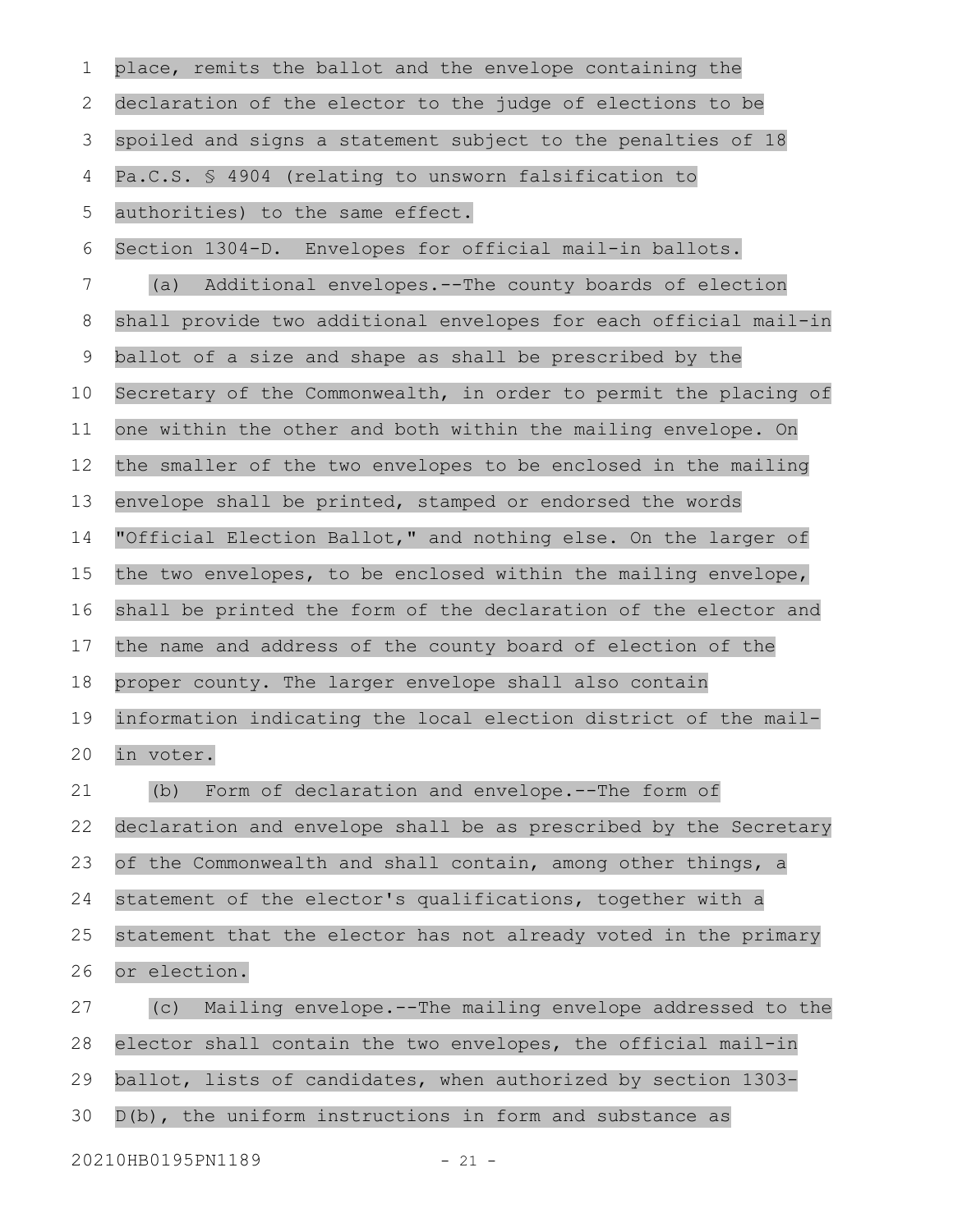prescribed by the Secretary of the Commonwealth and nothing else. (d) Notice.--Notice of the requirements under section 1306-D shall be printed on the envelope for the mail-in ballot. Section 1305-D. Delivering or mailing ballots. The county board of elections, upon receipt and approval of an application filed by a qualified elector under section 1301- D, shall commence to deliver or mail official mail-in ballots as soon as a ballot is certified and the ballots are available. While any proceeding is pending in a Federal or State court which would affect the contents of any ballot, the county board of elections may await a resolution of that proceeding but in any event, shall commence to deliver or mail official mail-in ballots not later than the second Tuesday prior to the primary or election. For applicants whose proof of identification was not provided with the application or could not be verified by the board, the board shall send the notice required under section 1302.2-D(c) with the mail-in ballot. As additional applications are received and approved, the board shall deliver or mail official mail-in ballots to the additional electors within 48 hours. 1 2 3 4 5 6 7 8 9 10 11 12 13 14 15 16 17 18 19 20 21

Section 1306-D. Voting by mail-in electors. 22

(a) General rule.--At any time after receiving an official mail-in ballot, but on or before eight o'clock P.M. the day of the primary or election, the mail-in elector shall, in secret, proceed to mark the ballot only in black lead pencil, indelible pencil or blue, black or blue-black ink, in fountain pen or ball point pen, and then fold the ballot, enclose and securely seal the same in the envelope on which is printed, stamped or endorsed "Official Election Ballot." This envelope shall then be 23 24 25 26 27 28 29 30

20210HB0195PN1189 - 22 -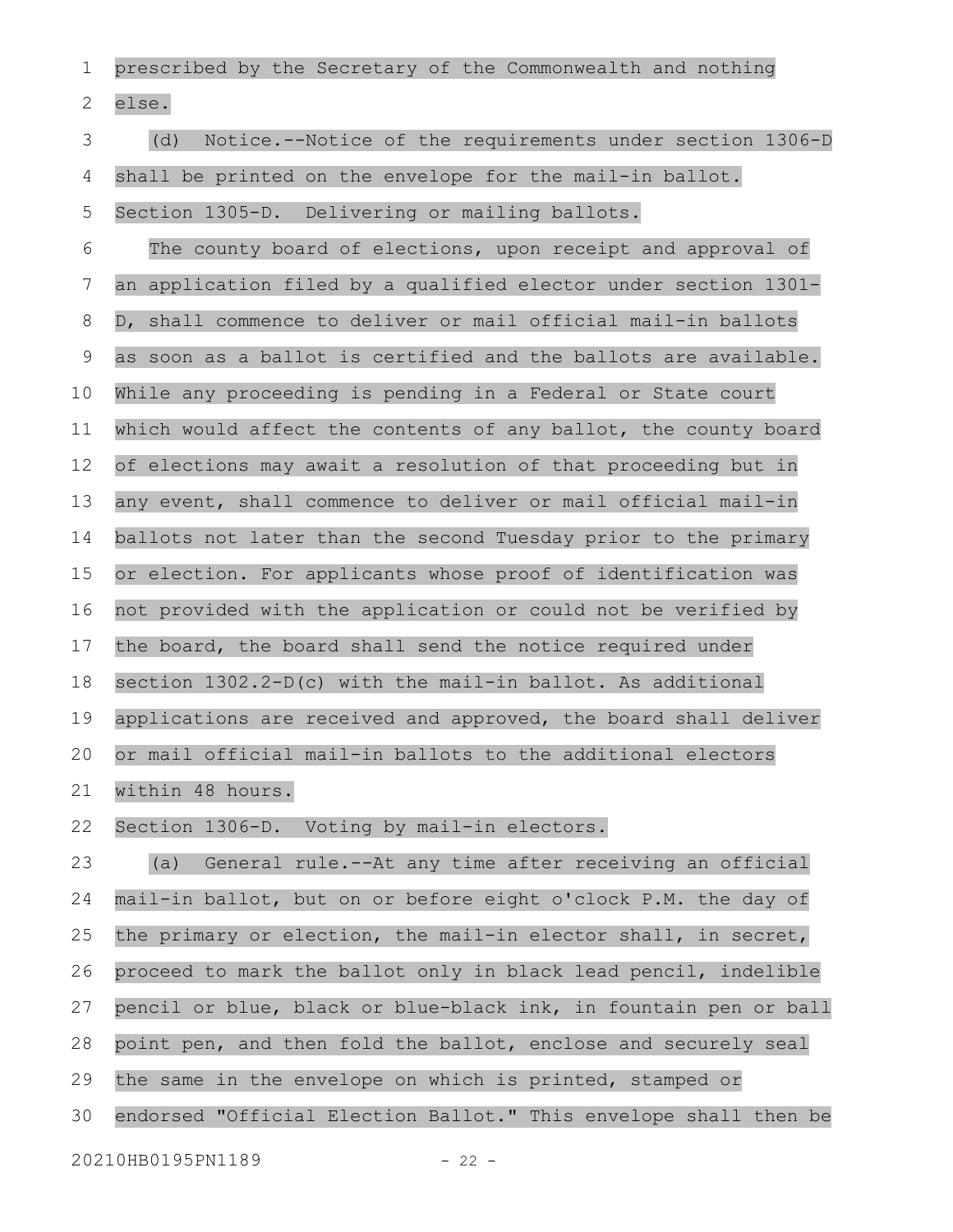placed in the second one, on which is printed the form of declaration of the elector, and the address of the elector's county board of election and the local election district of the elector. The elector shall then fill out, date and sign the declaration printed on such envelope. Such envelope shall then be securely sealed and the elector shall send same by mail, postage prepaid, except where franked, or deliver it in person to said county board of election. (a.1) Signature.--Any elector who is unable to sign the declaration because of illness or physical disability, shall be excused from signing upon making a declaration which shall be witnessed by one adult person in substantially the following form: I hereby declare that I am unable to sign my declaration for voting my mail-in ballot without assistance because I am unable to write by reason of my illness or physical disability. I have made or received assistance in making my mark in lieu of my signature. (Mark) (Date) (Complete Address of Witness) (Signature of Witness) (b) Eligibility.-- (1) Any elector who receives and votes a mail-in ballot under section 1301-D shall not be eligible to vote at a polling place on election day. The district register at each polling place shall clearly identify electors who have received and voted mail-in ballots as ineligible to vote at the polling place, and district election officers shall not permit electors who voted a mail-in ballot to vote at the 1 2 3 4 5 6 7 8 9 10 11 12 13 14 15 16 17 18 19 20 21 22 23 24 25 26 27 28 29 30

20210HB0195PN1189 - 23 -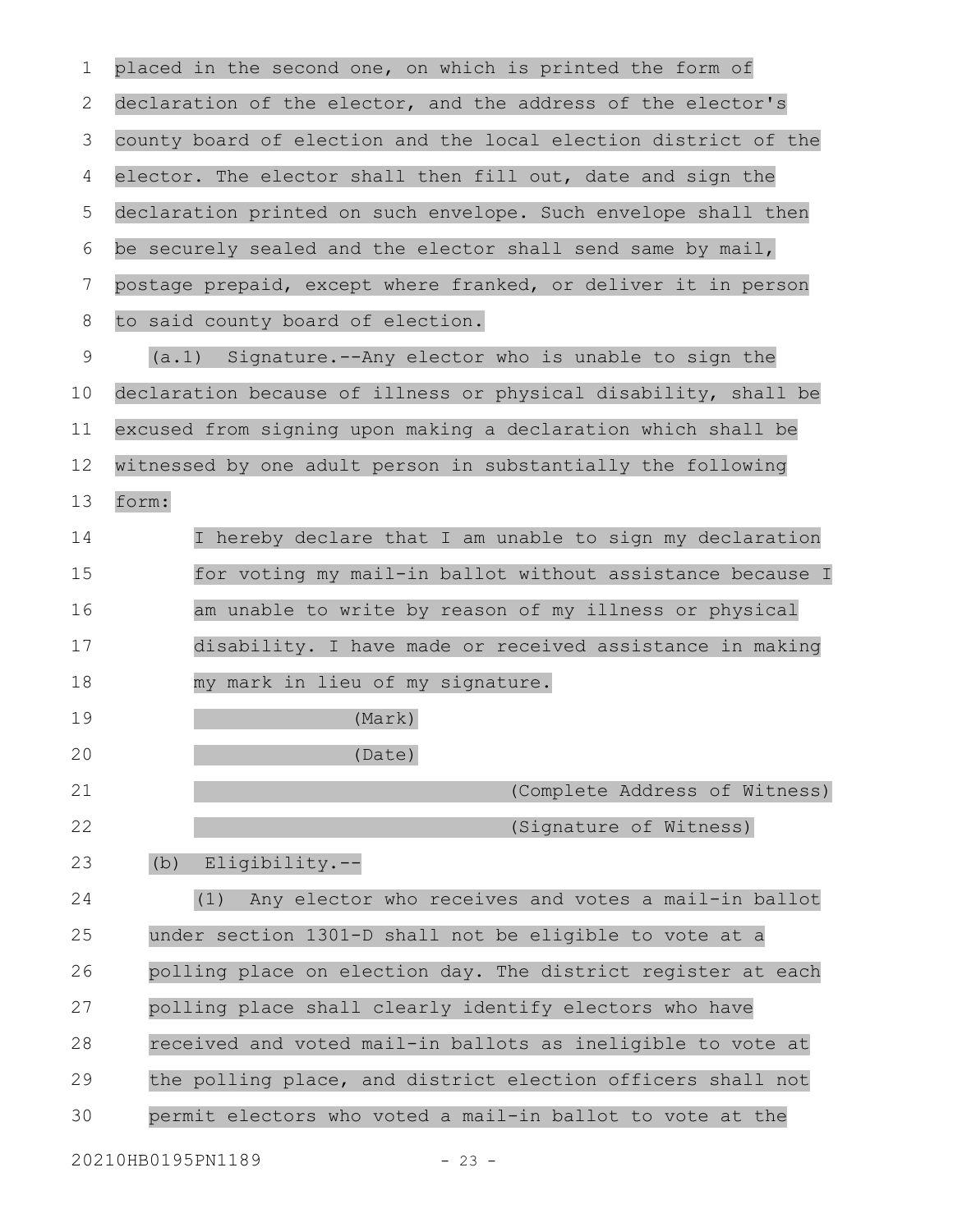polling place. 1

(2) An elector who requests a mail-in ballot and who is not shown on the district register as having voted may vote by provisional ballot under section 1210(a.4)(1). (3) Notwithstanding paragraph (2), an elector who requests a mail-in ballot and who is not shown on the district register as having voted the ballot may vote at the polling place if the elector remits the ballot and the envelope containing the declaration of the elector to the judge of elections to be spoiled and the elector signs a statement subject to the penalties of 18 Pa.C.S. § 4904 (relating to unsworn falsification to authorities) which shall be in substantially the following form: I hereby declare that I am a qualified registered elector who has obtained an absentee ballot or mail-in ballot. I further declare that I have not cast my absentee ballot or mail-in ballot, and that instead I remitted my absentee ballot or mail-in ballot to the judge of elections at my polling place to be spoiled and therefore request that my absentee ballot or mail-in ballot be voided. (Date) (Signature of Elector)...........(Address of Elector) (Local Judge of Elections) (c) Deadline.--Except as provided under 25 Pa.C.S. § 3511 (relating to receipt of voted ballot), a completed mail-in ballot must be received in the office of the county board of elections no later than eight o'clock P.M. on the day of the primary or election. Section 1307-D. Public records. (a) General rule.--All official mail-in ballots, files, 2 3 4 5 6 7 8 9 10 11 12 13 14 15 16 17 18 19 20 21 22 23 24 25 26 27 28 29 30

20210HB0195PN1189 - 24 -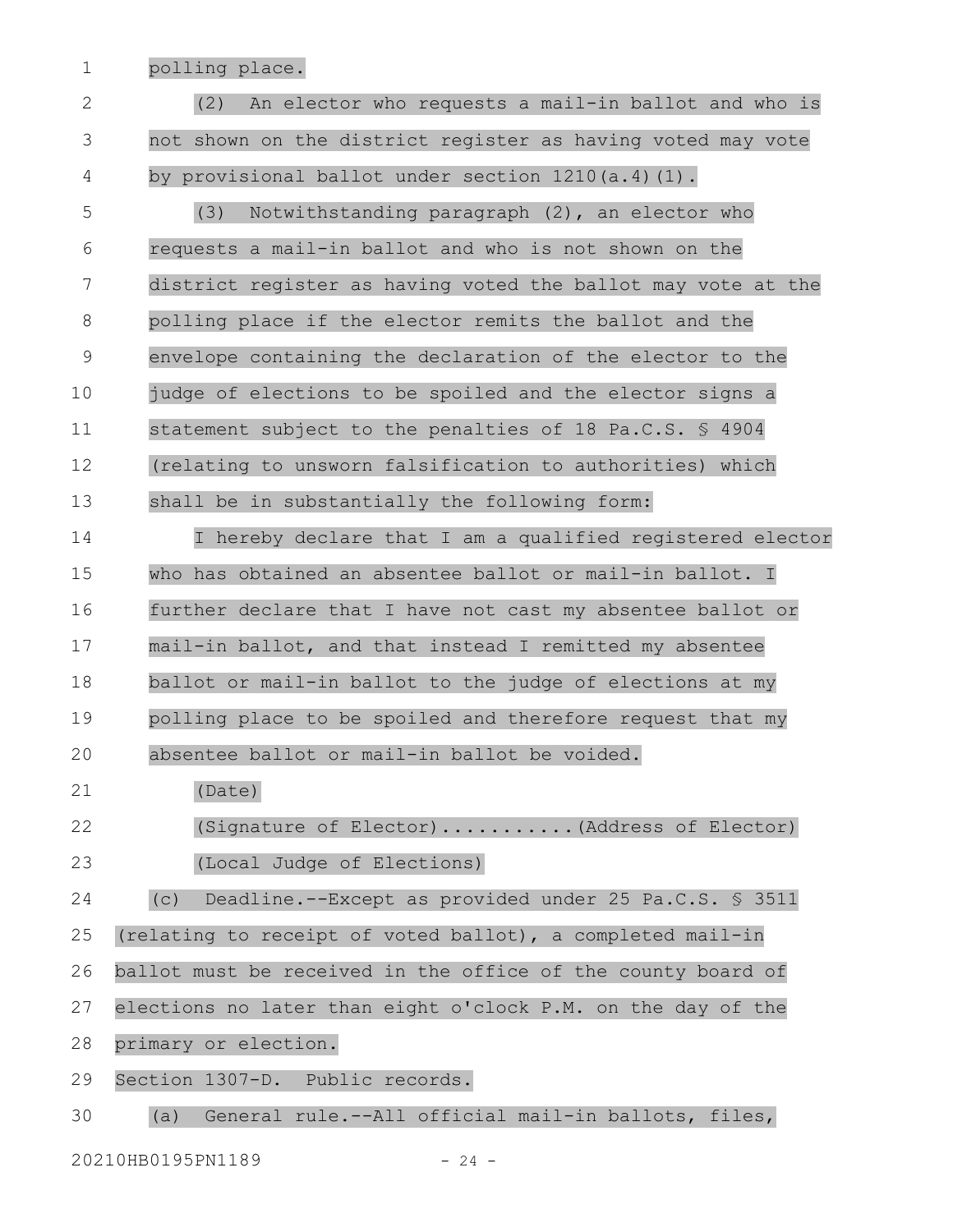applications for ballots and envelopes on which the executed declarations appear and all information and lists are designated and declared to be public records and shall be safely kept for a period of two years, except that no proof of identification shall be made public, nor shall information concerning a military elector be made public which is expressly forbidden by the Department of Defense because of military security. (b) Record.--For each election, the county board shall maintain a record of the following information, if applicable, for each elector who makes application for a mail-in ballot: (1) The elector's name and voter registration address. (2) The date on which the elector's application is received by the county board. (3) The date on which the elector's application is approved or rejected by the county board. (4) The date on which the county board mails or delivers the mail-in ballot to the elector. (5) The date on which the elector's completed mail-in ballot is received by the county board. (c) Compilation.--The county board shall compile the records listed under subsection (b) and make the records publicly available upon request within 48 hours of the request.] Section 7. Section 1853 of the act, amended March 27, 2020 (P.L.41, No.12), is amended to read: Section 1853. Violations of Provisions Relating to Absentee [and Mail-in] Ballots.--If any person shall sign an application for absentee ballot[, mail-in ballot] or declaration of elector on the forms prescribed knowing any matter declared therein to be false, or shall vote any ballot other than one properly issued to the person, or vote or attempt to vote more than once 20210HB0195PN1189 - 25 -1 2 3 4 5 6 7 8 9 10 11 12 13 14 15 16 17 18 19 20 21 22 23 24 25 26 27 28 29 30